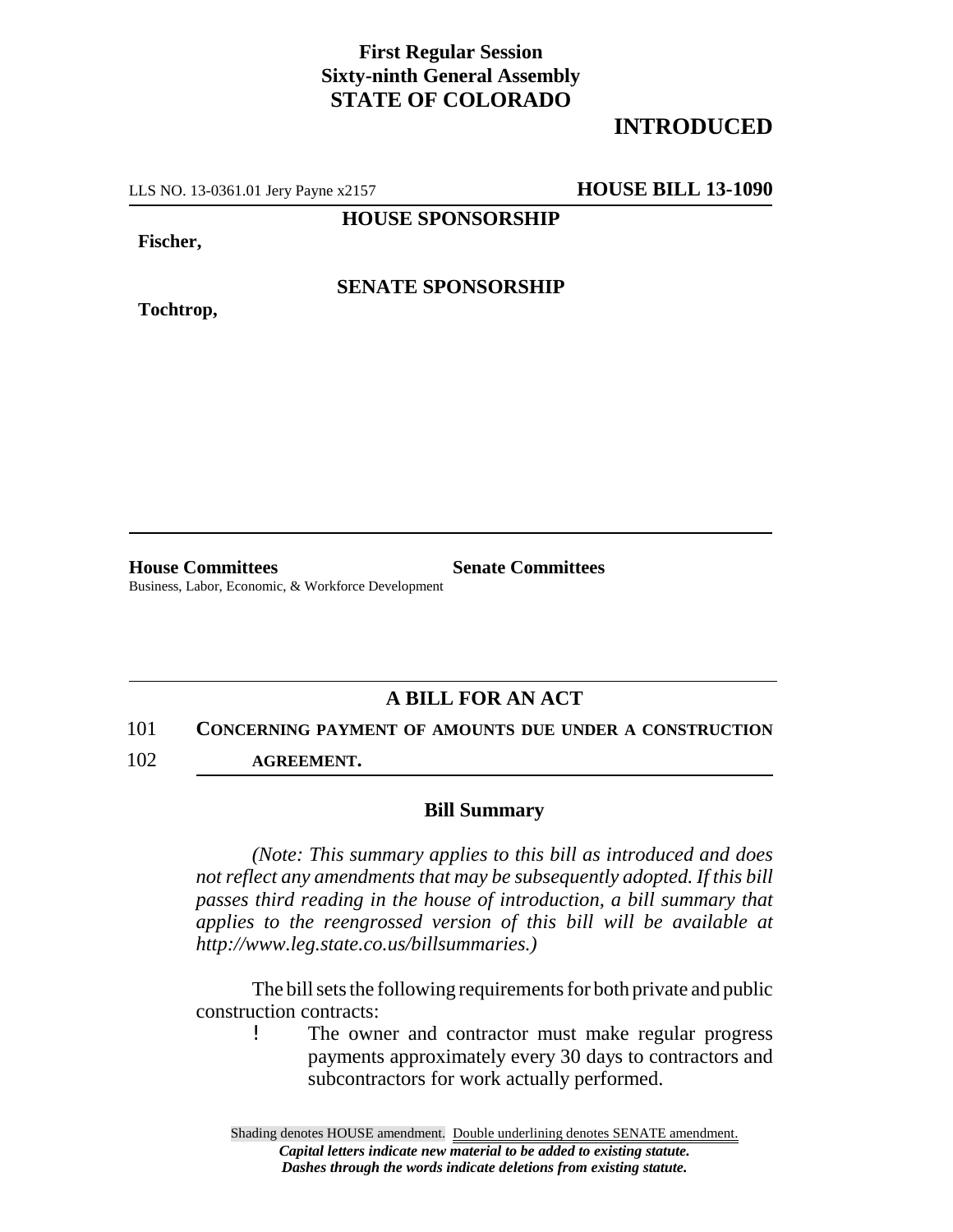- ! To receive the progress payments, the contractor and subcontractor must submit a progress payment invoice plus any required documents.
- ! A contractor must pass on the progress payment to the subcontractor within 5 days or by the end of the billing cycle.
- ! Interest accrues on unpaid progress payments.
- ! A contract may extend a billing cycle to 60 days, but the contract must duly warn of this.
- ! An owner or contractor may only retain 5% of each progress payment to ensure work is done properly.
- ! If a subcontractor's work is done before the whole project is done, the subcontractor may apply to be paid the retained 5%. The owner and contractor must pay the retainage if the work is done correctly and the subcontractor gives waivers and the proper documents.
- ! A person who retains from a payment must give the contractor or subcontractor a chance to cure the default.
- ! The owner and contractor must pay for changes made to the contract. If they cannot agree on the price, the person doing the work may bill monthly at cost plus 15% or terminate performance.
- ! A contractor or subcontractor is authorized to suspend performance after 15 days notice if the owner or contractor fails to make progress payments.
- ! After suspending performance, the contractor or subcontractor is obliged to resume work after being paid for the work and reasonable costs and interest.
- ! A contractor or subcontractor may not suspend performance if the failure to make a payment is due to a failure of the contractor or subcontractor or a dispute about the construction.

The bill voids any provision in a construction contract that does not comply with these requirements.

1 *Be it enacted by the General Assembly of the State of Colorado:*

2 **SECTION 1.** In Colorado Revised Statutes, **add** article 10.5 to

3 title 8 as follows:

4 **ARTICLE 10.5**

# 5 **Construction Prompt Payment Reform Act**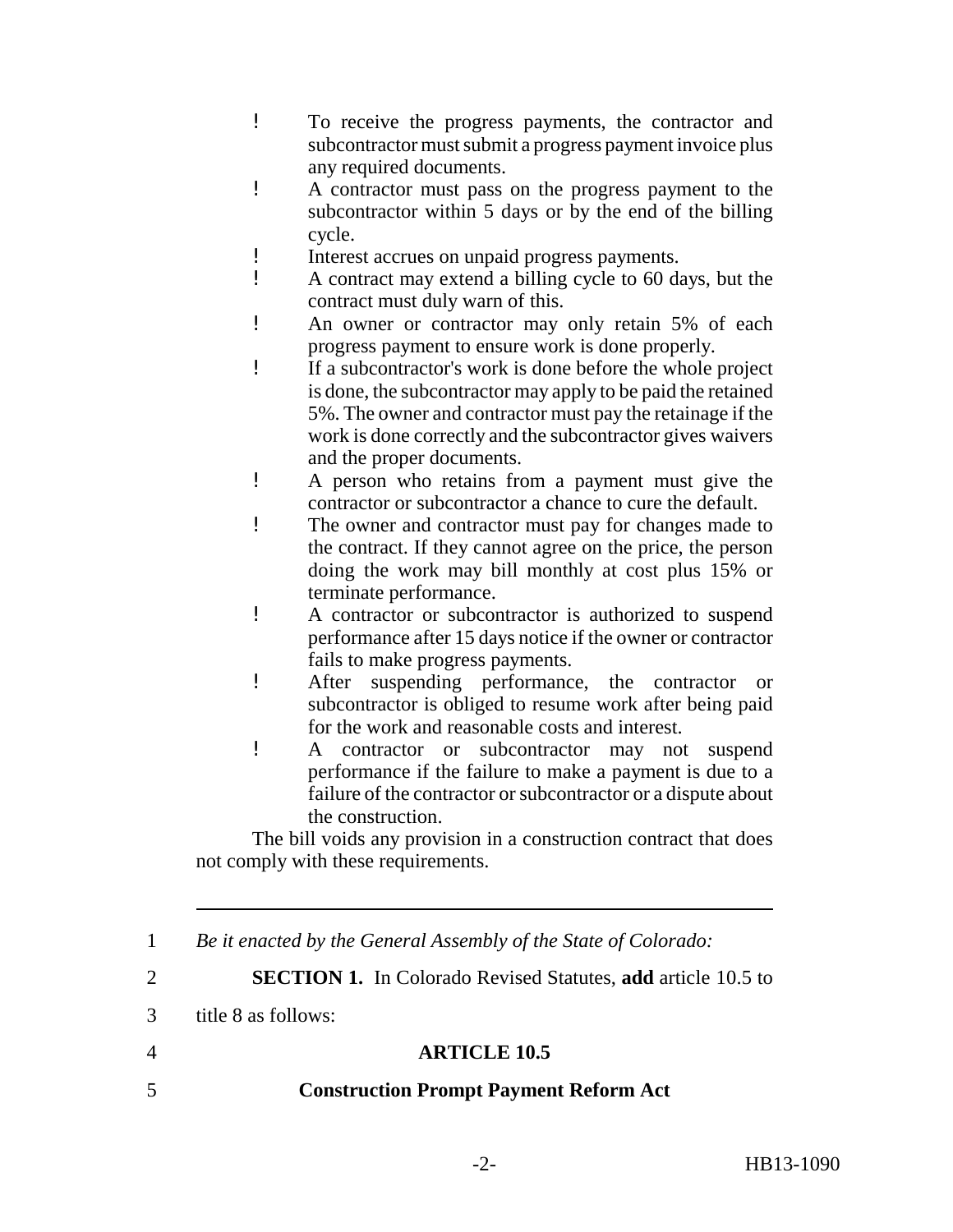**8-10.5-101. Short title.** THIS ARTICLE SHALL BE KNOWN AND MAY BE CITED AS THE "CONSTRUCTION PROMPT PAYMENT REFORM ACT OF 2012".

 **8-10.5-102. Legislative declaration.** (1) THE GENERAL ASSEMBLY HEREBY FINDS AND DECLARES THAT THE TIMELY PAYMENT FOR PROPERLY COMPLETED WORK UNDER PRIVATE CONSTRUCTION AGREEMENTS IN COLORADO IS A MATTER OF STATEWIDE CONCERN.

 (2) THE GENERAL ASSEMBLY FURTHER FINDS AND DECLARES THAT THE CONSTRUCTION INDUSTRY IS A SIGNIFICANT PART OF THE STATE'S ECONOMY, THAT THERE IS A SUBSTANTIAL STATEWIDE INTEREST IN FOSTERING THE GROWTH AND STABILITY OF THE CONSTRUCTION INDUSTRY AND IN ENSURING THAT IT REMAINS ECONOMICALLY VIABLE, AND THAT STANDARD PAYMENT AND RETENTION PROVISIONS ASSIST PARTIES TO CONSTRUCTION AGREEMENTS IN MANAGING THEIR OPERATIONS.

 **8-10.5-103. Definitions.** AS USED IN THIS ARTICLE, UNLESS THE CONTEXT OTHERWISE REQUIRES:

 (1) "CHANGE DIRECTIVE" MEANS ADDITIONAL WORK REQUESTED 18 BY AN OWNER FROM A CONTRACTOR, OR BY A CONTRACTOR FROM A SUBCONTRACTOR, UNDER THE TERMS OF A CONSTRUCTION AGREEMENT THAT REQUIRES THE WORK TO BE PERFORMED WITHOUT PRIOR AGREEMENT 21 TO THE COST OF THE ADDITIONAL WORK.

 (2) "CONSTRUCTION AGREEMENT" MEANS A CONTRACT, SUBCONTRACT, OR AGREEMENT FOR MATERIALS OR LABOR FOR THE CONSTRUCTION, ALTERATION, RENOVATION, OR REPAIR OF AN OWNER'S BUILDING, BUILDING SITE, STRUCTURE, HIGHWAY, STREET, ROADWAY, BRIDGE, VIADUCT, WATER OR SEWER SYSTEM, GAS OR OTHER DISTRIBUTION SYSTEM, OR OTHER WORK DEALING WITH CONSTRUCTION.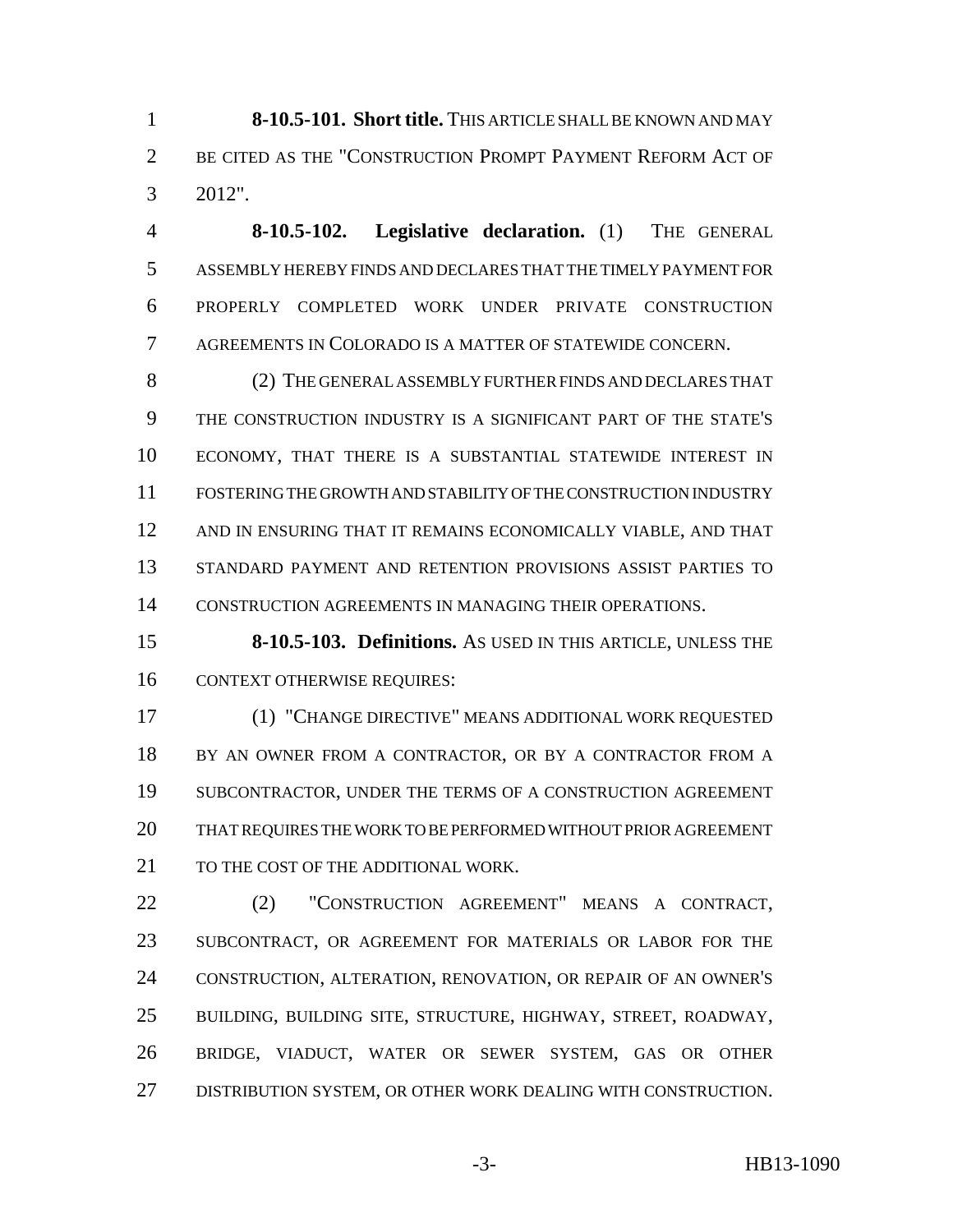"CONSTRUCTION AGREEMENT" INCLUDES ANY MOVING, DEMOLITION, OR EXCAVATION CONNECTED WITH THE CONSTRUCTION. "CONSTRUCTION AGREEMENT" DOES NOT INCLUDE:

 (a) A CONTRACT, SUBCONTRACT, OR AGREEMENT THAT CONCERNS PROPERTY OWNED OR OPERATED BY A FEDERALLY REGULATED RAILROAD; (b) A REAL PROPERTY LEASE OR RENTAL AGREEMENT BETWEEN A LANDLORD AND A TENANT, EVEN IF A PROVISION OF THE LEASE OR RENTAL AGREEMENT CONCERNS CONSTRUCTION, ALTERATION, IMPROVEMENT, OR MAINTENANCE OF REAL PROPERTY;

 (c) A CONTRACT FOR THE CONSTRUCTION, IMPROVEMENT, ALTERATION, MOVING, OR DEMOLITION OF A SINGLE-FAMILY DWELLING OR MULTI-FAMILY DWELLING WITH NO MORE THAN TWO UNITS; OR

13 (d) A CONTRACT BETWEEN AN OWNER AND A CONTRACTOR OF AN AMOUNT LESS THAN ONE HUNDRED THOUSAND DOLLARS.

 (3) "CONSTRUCTION PROJECT" MEANS A PROJECT THAT IS THE SUBJECT OF A CONSTRUCTION AGREEMENT.

 (4) "CONTRACTOR" MEANS A PERSON THAT HAS A DIRECT CONTRACT WITH AN OWNER TO PERFORM WORK UNDER A CONSTRUCTION AGREEMENT.

20 (5) "DAY" MEANS A CALENDAR DAY.

 (6) "MATERIAL SUPPLIER" MEANS A PERSON THAT HAS A 22 CONTRACT WITH AN OWNER, CONTRACTOR, OR SUBCONTRACTOR FOR THE PROVISION OF CONSTRUCTION MATERIALS OR EQUIPMENT ACTUALLY USED TO COMPLETE A CONSTRUCTION AGREEMENT.

 (7) "OWNER" MEANS A PERSON THAT HOLDS AN INTEREST IN REAL PROPERTY AND CAUSES A BUILDING, STRUCTURE, OR IMPROVEMENT ON REAL PROPERTY TO BE CONSTRUCTED, ALTERED, MOVED, OR DEMOLISHED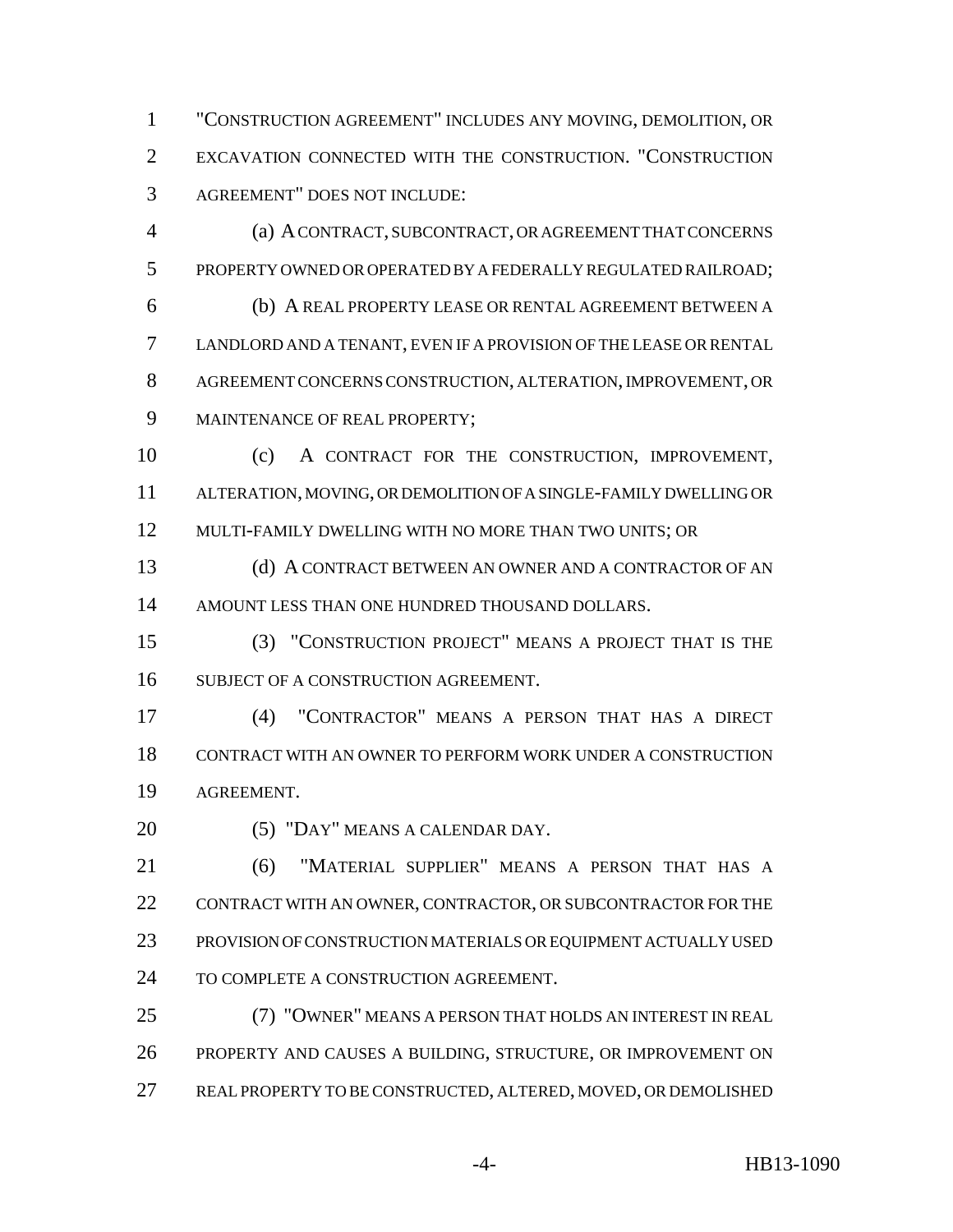OR THAT CAUSES LAND TO BE EXCAVATED OR OTHERWISE DEVELOPED OR IMPROVED, INCLUDING A LESSEE OR A VENDEE UNDER A CONTRACT TO PURCHASE "OWNER" DOES NOT INCLUDE A PUBLIC ENTITY AS DEFINED IN SECTION 24-91-102 (10), C.R.S.

 (8) "PROGRESS PAYMENT" MEANS A PAYMENT FOR WORK ACTUALLY PERFORMED UNDER A CONSTRUCTION AGREEMENT BEFORE THE ENTIRE CONTRACTUAL OBLIGATION HAS BEEN MET.

 (9) "PROGRESS PAYMENT INVOICE" MEANS A BILL SUBMITTED BY A CONTRACTOR OR SUBCONTRACTOR FOR WORK COMPLETED IN THE MOST RECENT BILLING CYCLE OR FOR WORK PERFORMED DURING THE PERIOD COVERED BY THE BILL OR A PAYMENT ESTIMATE. "PROGRESS PAYMENT INVOICE" INCLUDES REQUESTS FOR PAYMENT FOR WORK PERFORMED AS A RESULT OF A CHANGE DIRECTIVE.

 (10) "RETAINAGE" MEANS A PERCENTAGE WITHHELD FROM ANY PROGRESS PAYMENT TO A CONTRACTOR OR SUBCONTRACTOR UNDER A CONSTRUCTION AGREEMENT.

 (11) "SUBCONTRACTOR" MEANS A PERSON THAT HAS A DIRECT CONTRACT WITH A CONTRACTOR OR ANOTHER SUBCONTRACTOR TO PERFORM A PORTION OF THE WORK UNDER A CONSTRUCTION AGREEMENT.

 **8-10.5-104. Billing cycles and progress payments.** (1) IN A CONSTRUCTION AGREEMENT TAKING MORE THAN ONE MONTH TO COMPLETE, THE OWNER AND CONTRACTOR SHALL INCLUDE A REQUIREMENT THAT REGULAR PROGRESS PAYMENTS BE MADE TO THE CONTRACTOR AND EACH SUBCONTRACTOR BASED UPON A BILLING CYCLE 25 SET FORTH IN THE AGREEMENT. THIS REQUIREMENT DOES NOT APPLY TO A SINGLE-PAYMENT CONTRACT, UNIT-PRICE CONTRACT, OR CONTRACT PAYABLE IN INSTALLMENTS OR ON COMPLETION.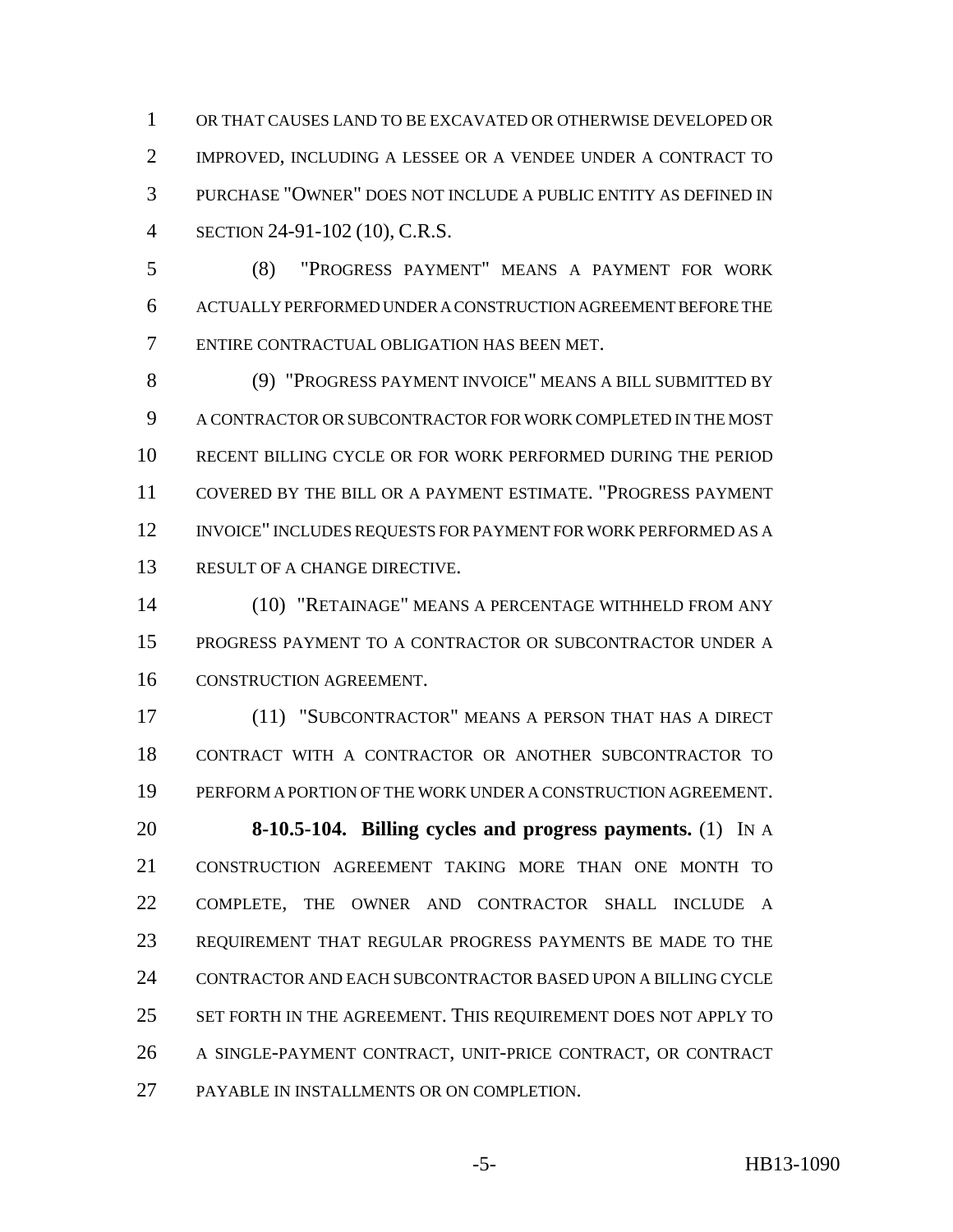(2) EXCEPT AS PROVIDED IN THIS ARTICLE, A SUBCONTRACTOR SHALL SUBMIT TO THE CONTRACTOR, ON A MONTHLY BASIS, A PROGRESS PAYMENT INVOICE FOR WORK ACTUALLY PERFORMED AND MATERIAL ACTUALLY SUPPLIED DURING THE MOST RECENT BILLING CYCLE. UPON RECEIPT OF A PROGRESS PAYMENT INVOICE AND ALL CONTRACTUALLY REQUIRED DOCUMENTATION FROM THE SUBCONTRACTOR, THE CONTRACTOR SHALL APPROVE OR DISAPPROVE ALL OR A PORTION OF THE PROGRESS PAYMENT INVOICE WITHIN SEVEN DAYS.IN ORDER TO DENY ALL OR A PORTION OF THE PROGRESS PAYMENT, THE CONTRACTOR MUST GIVE THE REASONS FOR ANY DISAPPROVAL TO THE SUBCONTRACTOR IN WRITING. A CONTRACTOR SHALL NOT UNREASONABLY WITHHOLD APPROVAL OF AN INVOICE.

 (3) A CONTRACTOR SHALL SUBMIT TO THE OWNER OR TO THE OWNER'S REPRESENTATIVE A PROGRESS PAYMENT INVOICE WITH ALL DOCUMENTATION REQUIRED BY THE CONSTRUCTION AGREEMENT AT THE END OF EACH BILLING CYCLE FOR WORK ACTUALLY PERFORMED AND MATERIAL ACTUALLY SUPPLIED DURING THE MOST RECENT BILLING CYCLE. UPON RECEIPT OF A PROGRESS PAYMENT INVOICE AND ALL CONTRACTUALLY REQUIRED DOCUMENTATION FROM THE CONTRACTOR, THE OWNER SHALL APPROVE OR DISAPPROVE ALL OR A PORTION OF THE PROGRESS PAYMENT INVOICE WITHIN SEVEN DAYS.IN ORDER TO DENY ALL 22 OR A PORTION OF THE PROGRESS PAYMENT, THE OWNER MUST GIVE THE REASONS FOR ANY DISAPPROVAL TO THE CONTRACTOR IN WRITING. AN OWNER SHALL NOT UNREASONABLY WITHHOLD APPROVAL OF AN INVOICE. (4) FAILING TO DISAPPROVE OR APPROVING ALL OR PART OF A PROGRESS PAYMENT INVOICE BY A CONTRACTOR OR OWNER IS NOT:

(a) A WAIVER OF ANY CLAIM FOR WORK NOT IN CONFORMANCE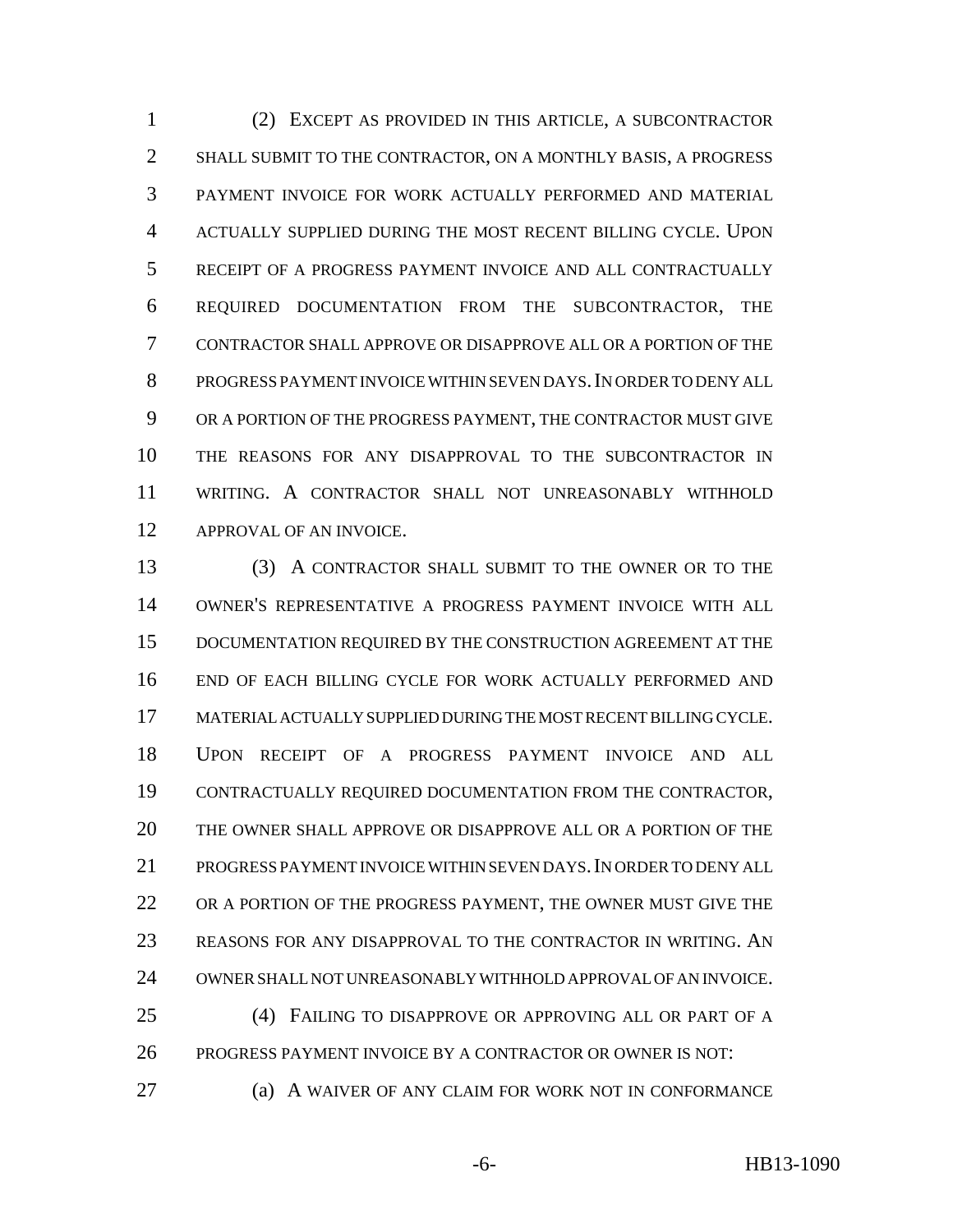WITH THE CONSTRUCTION AGREEMENT; OR

 (b) A WAIVER OF CLAIMS FOR BREACH OF THE CONSTRUCTION AGREEMENT.

 (5) EXCEPT AS AUTHORIZED BY THIS SECTION OR SECTION 8-10.5-105, AN OWNER SHALL PAY A PROGRESS PAYMENT INVOICE TO THE CONTRACTOR NO LATER THAN:

 (a) TWENTY-FIVE DAYS AFTER RECEIPT OF THE PROGRESS PAYMENT INVOICE BY THE OWNER OR THE OWNER'S REPRESENTATIVE IF THE CONTRACTOR USED A SUBCONTRACTOR;

 (b) THIRTY DAYS AFTER RECEIPT OF THE PROGRESS PAYMENT INVOICE BY THE OWNER OR THE OWNER'S REPRESENTATIVE IF THE CONTRACTOR DID NOT USE A SUBCONTRACTOR.

 (6) IF A CONTRACTOR RECEIVES A PROGRESS PAYMENT FROM AN OWNER, THE CONTRACTOR SHALL PAY EACH SUBCONTRACTOR ANY AMOUNTS ACTUALLY RECEIVED FOR THE SUBCONTRACTOR'S WORK. THE CONTRACTOR SHALL PAY THE SUBCONTRACTORS WITHIN THE THIRTY-DAY BILLING CYCLE OR WITHIN FIVE DAYS AFTER RECEIPT OF THE PROGRESS PAYMENT FROM THE OWNER FOR THE WORK, WHICHEVER OCCURS FIRST. (7) IF AN OWNER DOES NOT PAY THE APPROVED PORTION OF THE PROGRESS PAYMENT TO A CONTRACTOR WHEN DUE, THE OWNER SHALL PAY THE CONTRACTOR INTEREST ON THE UNPAID AMOUNT FROM THE DATE THE PAYMENT WAS DUE AT THE GREATER OF THE RATE OF TWELVE PERCENT PER ANNUM OR THE RATE SPECIFIED IN THE CONSTRUCTION AGREEMENT. THE CONTRACTOR SHALL PAY THE INTEREST RECEIVED TO EACH SUBCONTRACTOR OR MATERIAL SUPPLIER FOR THE PORTION OF THE PROGRESS PAYMENT PAID FOR THE SUBCONTRACTOR'S WORK.

(8) IF A CONTRACTOR WHO RECEIVED A PROGRESS PAYMENT FROM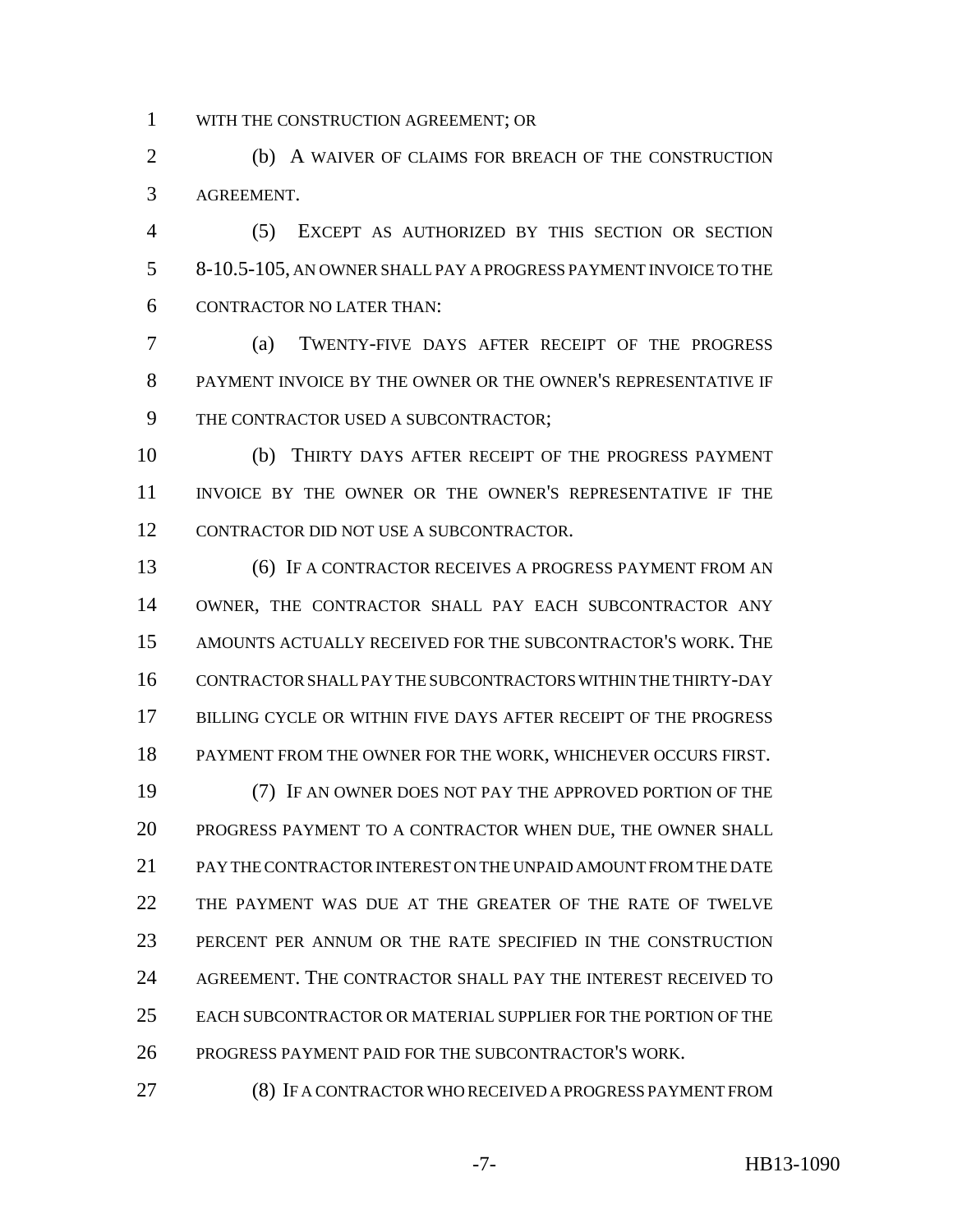AN OWNER FAILS TO MAKE PAYMENTS REQUIRED BY THIS ARTICLE TO A SUBCONTRACTOR, THE CONTRACTOR SHALL PAY THE SUBCONTRACTOR INTEREST ON THE UNPAID AMOUNT FROM THE DATE THE PAYMENT WAS DUE AT THE GREATER OF THE RATE OF TWELVE PERCENT PER ANNUM OR THE RATE SPECIFIED IN THE CONSTRUCTION AGREEMENT.

 (9) NOTHING IN THIS ARTICLE PROHIBITS AN OWNER, CONTRACTOR, SUBCONTRACTOR, OR MATERIAL SUPPLIER FROM EXCLUDING, DEDUCTING, OR OFFSETTING FROM PAYMENT AMOUNTS PERMITTED BY THE CONSTRUCTION AGREEMENT OR BY LAW.

 (10) THE PERSON EXCLUDING, DEDUCTING, OR OFFSETTING AMOUNTS FROM THE PAYMENT SHALL PROVIDE THE PARTY REQUESTING PAYMENT WITH WRITTEN NOTICE OF THE REASONS FOR THE EXCLUSION, 13 DEDUCTION, OR OFFSET AND SHALL AFFORD THE PARTY A REASONABLE TIME OR THE TIME PERMITTED BY THE CONSTRUCTION AGREEMENT TO CURE THE DEFAULT.

 **8-10.5-105. Extended progress payment time.** (1) AN OWNER MAY MAKE PROGRESS PAYMENTS TO A CONTRACTOR MORE THAN TWENTY-FIVE DAYS, BUT NO MORE THAN SIXTY DAYS, AFTER RECEIPT OF A PROGRESS PAYMENT INVOICE IF:

**(a) THE CONSTRUCTION AGREEMENT ON ITS FACE SPECIFICALLY**  PROVIDES, IN AT LEAST FOURTEEN-POINT, BOLD-FACED TYPE, FOR A LATER PAYMENT DATE DEFINED BY A SPECIFIED NUMBER OF DAYS AFTER RECEIPT OF A PROGRESS PAYMENT INVOICE; AND

 (b) THE FOLLOWING NOTICE, OR A SUBSTANTIALLY SIMILAR NOTICE, SPECIFYING THE NUMBER OF DAYS FOR PAYMENT APPEARS IN AT LEAST FOURTEEN-POINT, BOLD-FACED TYPE, ON EACH PAGE OF EACH SET OF PLANS FOR THE CONSTRUCTION PROJECT, INCLUDING BID PLANS AND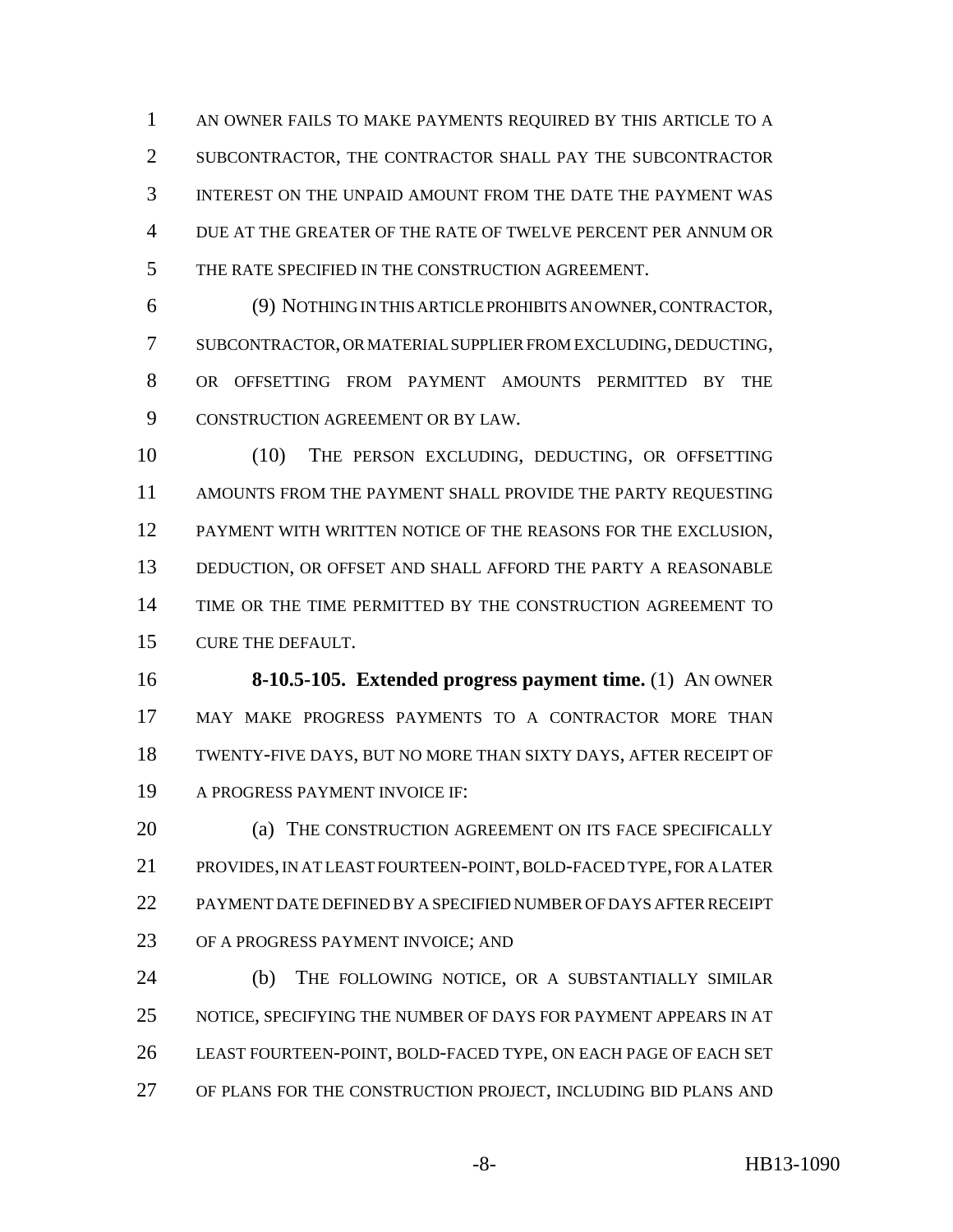CONTRACT PLANS; EACH PAGE OF THE CONSTRUCTION PROJECT'S SPECIFICATIONS; AND THE COVER SHEET OF EACH BID PROPOSAL OR REQUEST FOR PROPOSAL:

 **NOTICE OF EXTENDED PAYMENT PROVISION: THIS CONTRACT ALLOWS THE OWNER TO MAKE PAYMENT TO THE GENERAL CONTRACTOR WITHIN ( ) DAYS AFTER RECEIPT OF A PROGRESS PAYMENT INVOICE FROM THE CONTRACTOR TO THE OWNER.**

 **8-10.5-106. Retainage.** (1) SUBJECT TO SUBSECTION (2) OF THIS SECTION, A CONSTRUCTION AGREEMENT MAY PROVIDE FOR RETAINAGE.

 (2) (a) AN OWNER SHALL PAY TO THE CONTRACTOR AT LEAST NINETY-FIVE PERCENT OF THE VALUE OF COMPLETED WORK ON EACH PROGRESS PAYMENT INVOICE REQUIRED BY THE CONSTRUCTION AGREEMENT.

 (b) A CONTRACTOR SHALL PAY TO EACH SUBCONTRACTOR AT LEAST NINETY-FIVE PERCENT OF THE VALUE OF COMPLETED WORK ON EACH PROGRESS PAYMENT INVOICE REQUIRED BY THE CONSTRUCTION AGREEMENT.

20 (3) IF THE WORK OF A SUBCONTRACTOR UNDER A CONSTRUCTION AGREEMENT HAS BEEN COMPLETED BEFORE SUBSTANTIAL COMPLETION OF 22 THE ENTIRE CONSTRUCTION PROJECT, THE SUBCONTRACTOR MAY APPLY FOR PAYMENT OF RETAINAGE PRIOR TO SUBSTANTIAL COMPLETION OF THE ENTIRE CONSTRUCTION PROJECT. IF THE SUBCONTRACTOR APPLIES FOR PAYMENT OF RETAINAGE, THE OWNER SHALL RELEASE RETAINAGE TO THE CONTRACTOR WITHIN NINETY DAYS AFTER THE SUBCONTRACTOR COMPLIES WITH THE FOLLOWING: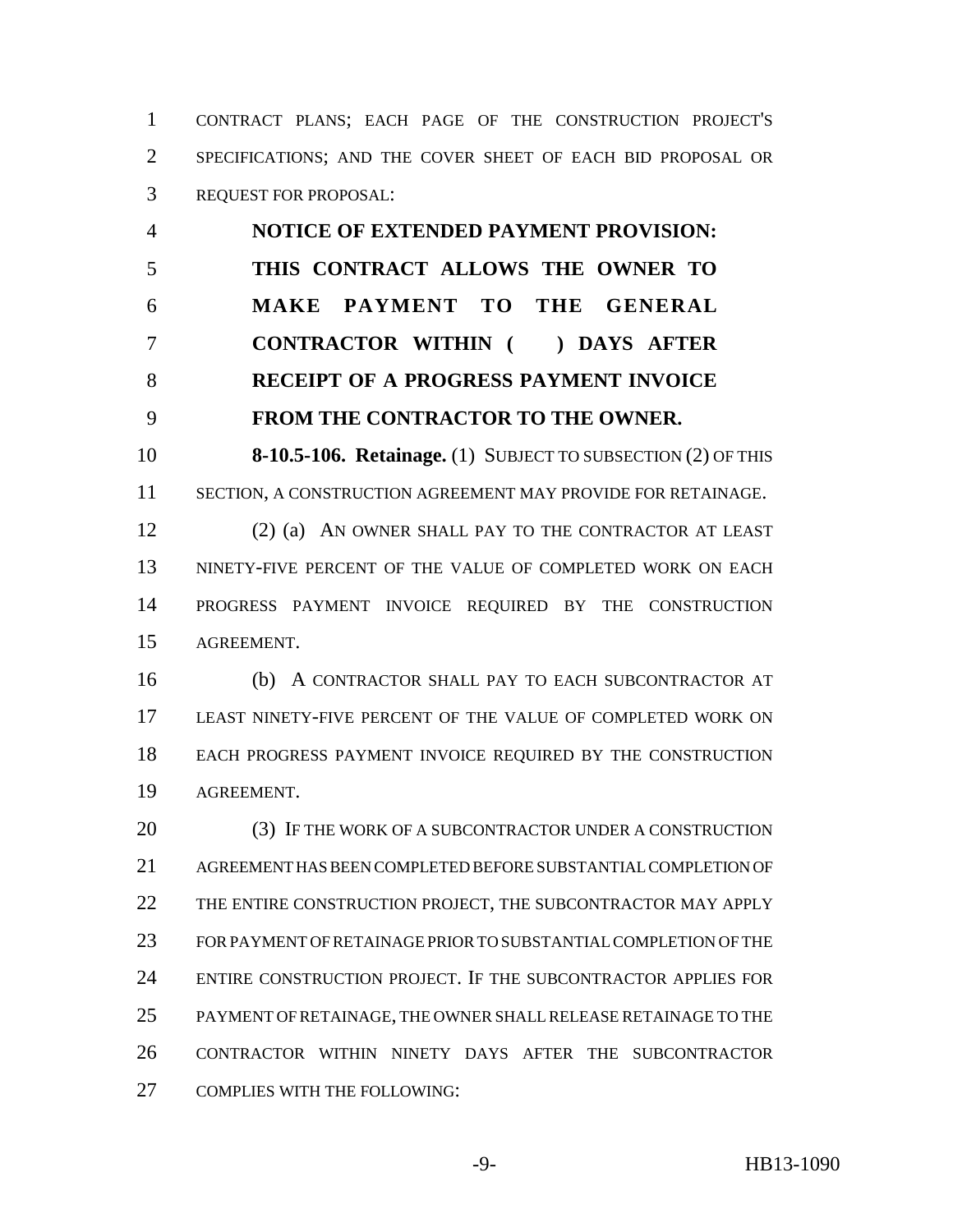(a) ALL WORK BY THE SUBCONTRACTOR IS COMPLETE AND IN SUBSTANTIAL COMPLIANCE WITH THE SUBCONTRACT DOCUMENTS AND THE CONSTRUCTION AGREEMENT;

 (b) THE SUBCONTRACTOR HAS PROVIDED THE CONTRACTOR AND THE OWNER WITH CONDITIONAL PAYMENT LIEN WAIVERS AND RELEASES FROM ANY SUB-SUBCONTRACTOR, VENDOR, OR MATERIAL SUPPLIER FOR THE WORK PERFORMED BY THE SUBCONTRACTOR, TOGETHER WITH ALL DOCUMENTS, INSTRUCTIONS, WARRANTIES, AND OTHER ITEMS REQUIRED BY THE CONSTRUCTION AGREEMENT; AND

 (c) THE WORK OF THE SUBCONTRACTOR HAS BEEN APPROVED AND ACCEPTED BY THE OWNER AND ANY PUBLIC ENTITY WHOSE ACCEPTANCE 12 OR APPROVAL OF THE WORK IS REQUIRED UNDER THE CONSTRUCTION AGREEMENT OR BY LAW.

 (4) THE RELEASE OF RETAINAGE TO A CONTRACTOR OR SUBCONTRACTOR IS NOT A WAIVER OR RELEASE OF ANY CLAIMS FOR DAMAGES OR LOSS DUE TO ANY LATER-DISCOVERED INCOMPLETE WORK OR DEFECT IN THE CONTRACTOR'S OR SUBCONTRACTOR'S WORK.

 (5) WITHIN SEVEN DAYS AFTER RECEIPT OF THE RETAINAGE, THE CONTRACTOR SHALL PAY THE SUBCONTRACTOR THE RETAINAGE PAID BY THE OWNER AND ANY INTEREST THEREON FOR WORK COMPLETED BY THE SUBCONTRACTOR.

 **8-10.5-107. Change directives.** (1) UNTIL A WRITTEN AGREEMENT IS REACHED ON THE COST OF A CHANGE DIRECTIVE, AN OWNER OR CONTRACTOR SHALL PAY A CONTRACTOR OR SUBCONTRACTOR MONTHLY FOR ANY COMPLETED ADDITIONAL WORK REQUESTED BY A CHANGE DIRECTIVE AT THE ACTUAL COST LESS RETAINAGE.

(2) IF THE PARTIES TO THE CHANGE DIRECTIVE HAVE NOT REACHED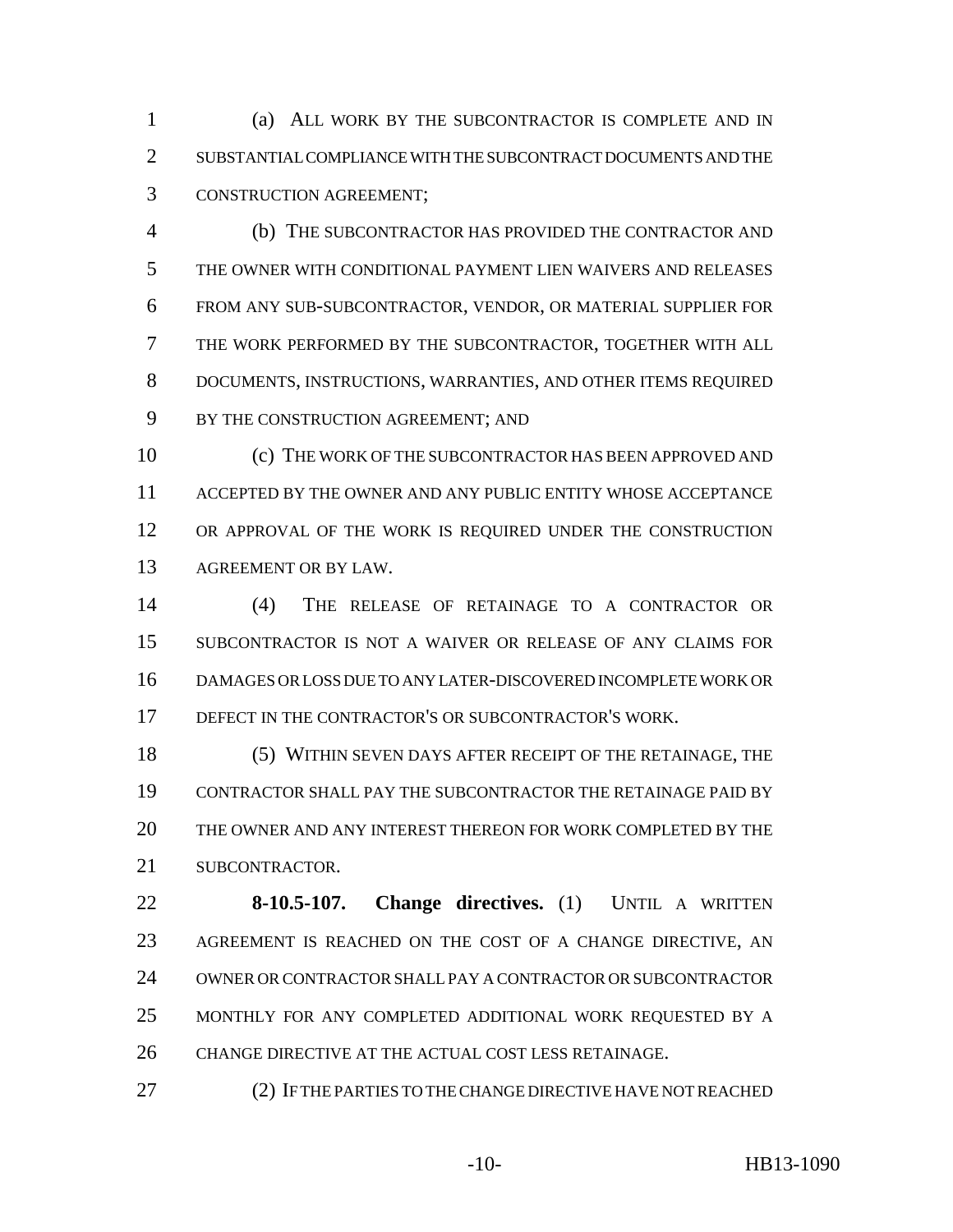A WRITTEN AGREEMENT AS TO ITS COST WITHIN TWO MONTHS AFTER THE COMMENCEMENT OF THE ADDITIONAL WORK AND THE OWNER OR CONTRACTOR DIRECTING THE ADDITIONAL WORK HAS NOT TERMINATED PERFORMANCE OF THE ADDITIONAL WORK, THE PARTY PERFORMING THE ADDITIONAL WORK MAY EITHER:

 (a) BILL MONTHLY FOR THE COST OF THE ADDITIONAL WORK PREVIOUSLY PERFORMED PLUS OVERHEAD AT TEN PERCENT AND PROFIT AT FIVE PERCENT, AND THE PERSON DIRECTING THE WORK SHALL PAY THE INVOICE; OR

 (b) AT LEAST SEVEN DAYS AFTER PROVIDING WRITTEN NOTICE TO THE OWNER AND CONTRACTOR, CEASE PERFORMING THE ADDITIONAL WORK UNTIL A WRITTEN AGREEMENT IS REACHED WITHOUT CAUSING A 13 BREACH OF THE CONSTRUCTION AGREEMENT.

 (3) THIS SECTION DOES NOT PROHIBIT THE OWNER OR CONTRACTOR ISSUING A CHANGE DIRECTIVE FROM ORDERING OR REQUIRING THE CESSATION OF THE ADDITIONAL WORK PRIOR TO REACHING A WRITTEN AGREEMENT ON THE COST, BUT THE OWNER OR CONTRACTOR SHALL PAY FOR THE ACTUAL COST OF THE COMPLETED WORK PLUS OVERHEAD AT TEN PERCENT AND PROFIT AT FIVE PERCENT.

 **8-10.5-108. Suspension of performance.** (1) A CONTRACTOR OR SUBCONTRACTOR MAY SUSPEND PERFORMANCE WITHOUT BREACHING A CONSTRUCTION AGREEMENT FOR FAILURE BY THE OWNER OR CONTRACTOR TO MAKE TIMELY PAYMENT OF THE APPROVED PORTION OF A PROGRESS PAYMENT INVOICE. A CONTRACTOR OR SUBCONTRACTOR SHALL PROVIDE WRITTEN NOTICE TO THE OWNER OR CONTRACTOR AT LEAST FIFTEEN DAYS BEFORE THE CONTRACTOR'S OR SUBCONTRACTOR'S INTENDED SUSPENSION UNLESS THE CONSTRUCTION AGREEMENT GRANTS A SHORTER NOTICE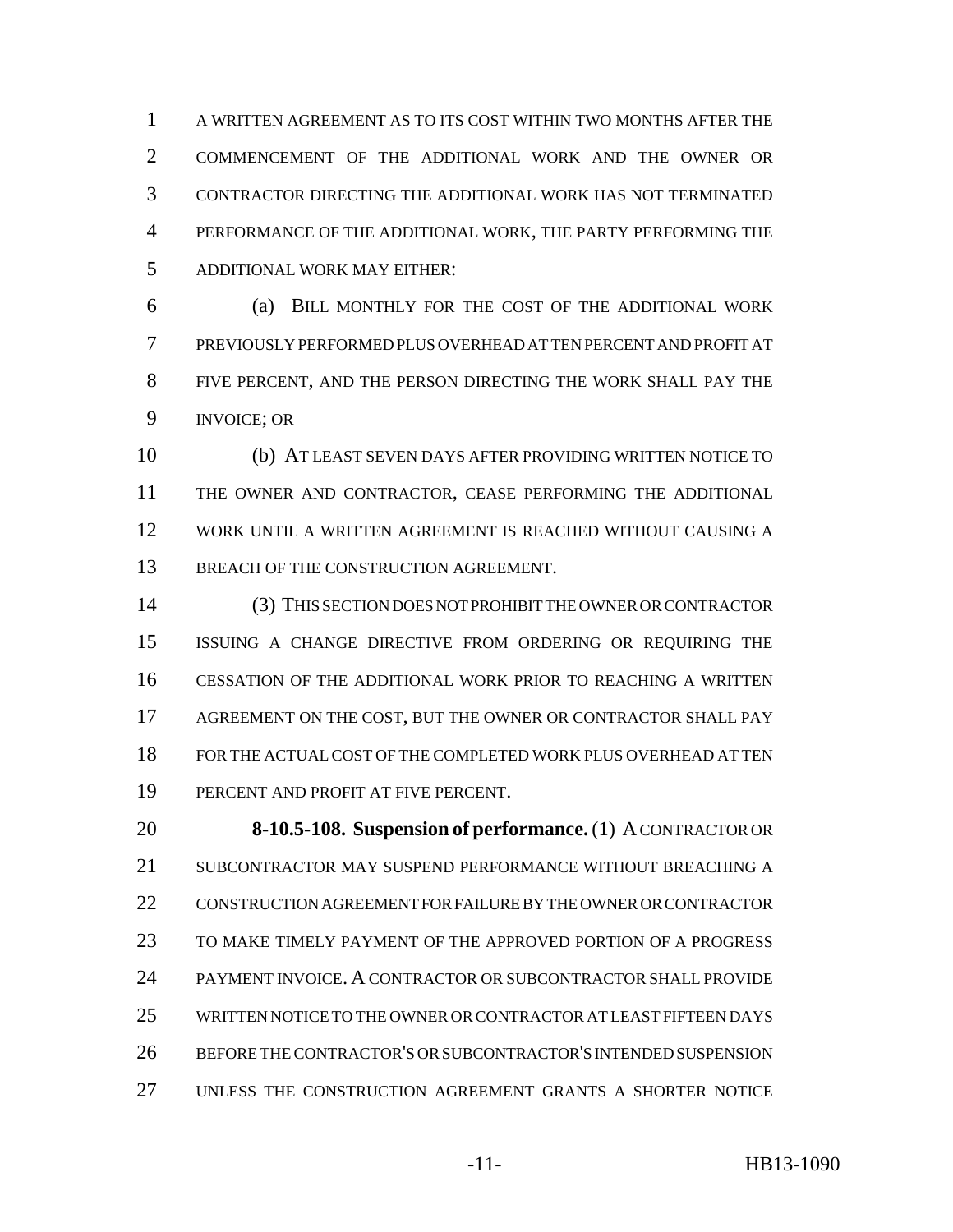PERIOD.

 (2) AFTER SUSPENDING PERFORMANCE, THE CONTRACTOR OR SUBCONTRACTOR SHALL RESUME WORK WITHIN THIRTY DAYS AFTER RECEIVING PAYMENT FOR CERTIFIED AND APPROVED WORK PLUS REASONABLE COSTS OF SHUTDOWN, DEMOBILIZATION, REMOBILIZATION, AND INTEREST ON UNPAID AMOUNTS.

 (3) A CONTRACTOR OR SUBCONTRACTOR SHALL NOT SUSPEND PERFORMANCE OF THE WORK UNDER A CONSTRUCTION AGREEMENT IF THE FAILURE TO PAY ANY PART OF THE PROGRESS PAYMENT IS BECAUSE OF THE FOLLOWING:

 (a) DEFECTIVE CONSTRUCTION WORK OR MATERIALS NOT REMEDIED;

 (b) FAILURE OF THE CONTRACTOR OR SUBCONTRACTOR TO COMPLY WITH MATERIAL PROVISIONS OF THE CONSTRUCTION AGREEMENT;

 (c) THIRD-PARTY CLAIMS FILED OR REASONABLY EXPECTED TO BE FILED;

 (d) FAILURE OF THE CONTRACTOR OR SUBCONTRACTOR TO MAKE TIMELY PAYMENTS FOR LABOR, EQUIPMENT, OR MATERIALS; OR

 (e) A GOOD-FAITH DISPUTE REGARDING WHETHER THE WORK WAS 20 INCLUDED IN THE CONSTRUCTION AGREEMENT.

 **8-10.5-109. Written notice.** WRITTEN NOTICE REQUIRED BY THIS 22 ARTICLE IS DEEMED TO HAVE BEEN PROVIDED IF THE WRITTEN NOTICE IS DELIVERED PERSONALLY OR BY ANY RECOGNIZED METHOD OF DELIVERY 24 THAT PROVIDES CONFIRMATION OF THE DELIVERY TO THE RECIPIENT, THE REGISTERED AGENT OF THE RECIPIENT, OR ANY PERSON DESIGNATED IN THE CONSTRUCTION AGREEMENT FOR THIS PURPOSE.

**8-10.5-110. Public policy.** ANY PROVISION IN A CONSTRUCTION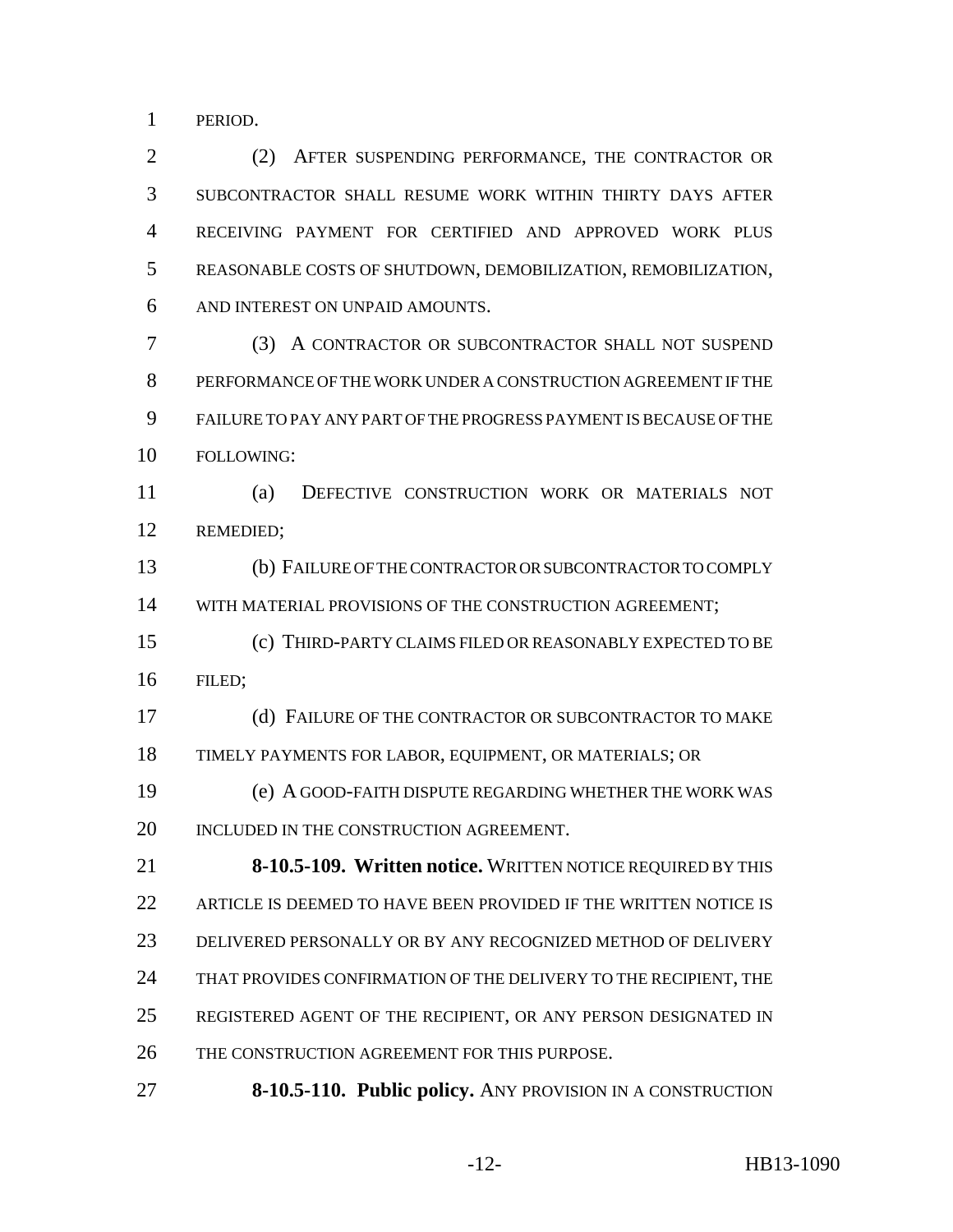| $\mathbf{1}$   | AGREEMENT THAT SETS PAYMENT TERMS IN VIOLATION OF THIS ARTICLE              |
|----------------|-----------------------------------------------------------------------------|
| $\overline{2}$ | IS UNENFORCEABLE AND VOID AS AGAINST PUBLIC POLICY.                         |
| 3              | Choice of law.<br>$8-10.5-111.$<br><b>NOTWITHSTANDING</b><br><b>ANY</b>     |
| $\overline{4}$ | CONTRACTUAL PROVISION TO THE CONTRARY, THE LAWS OF THE STATE OF             |
| 5              | COLORADO APPLY TO AND GOVERN EVERY CONSTRUCTION AGREEMENT                   |
| 6              | AFFECTING IMPROVEMENTS TO REAL PROPERTY WITHIN COLORADO.                    |
| 7              | <b>SECTION 2.</b> In Colorado Revised Statutes, amend 24-91-102 as          |
| 8              | follows:                                                                    |
| 9              | 24-91-102. Definitions. As used in this article, unless the context         |
| 10             | otherwise requires:                                                         |
| 11             | (1) "Acceptable securities" means:                                          |
| 12             | (a) United States bonds, United States treasury notes, or United            |
| 13             | States treasury bills;                                                      |
| 14             | (b) General obligation or revenue bonds of this state;                      |
| 15             | General obligation or revenue bonds of any political<br>(c)                 |
| 16             | subdivision of this state;                                                  |
| 17             | (d) Certificates of deposit from a state or national bank or a              |
| 18             | savings and loan association insured by the federal deposit insurance       |
| 19             | corporation or its successor and having its principal office in this state. |
| 20             | (2) "CHANGE DIRECTIVE" MEANS ADDITIONAL WORK REQUESTED                      |
| 21             | BY A PUBLIC ENTITY FROM A CONTRACTOR, OR BY A CONTRACTOR FROM               |
| 22             | A SUBCONTRACTOR, UNDER THE TERMS OF A CONSTRUCTION AGREEMENT                |
| 23             | THAT REQUIRES THE WORK TO BE PERFORMED WITHOUT PRIOR AGREEMENT              |
| 24             | TO THE COST OF THE ADDITIONAL WORK.                                         |
| 25             | "CONSTRUCTION AGREEMENT" MEANS A CONTRACT,<br>(3)                           |
| 26             | SUBCONTRACT, OR AGREEMENT FOR MATERIALS OR LABOR FOR THE                    |
| 27             | CONSTRUCTION, ALTERATION, RENOVATION, OR REPAIR OF A PUBLIC                 |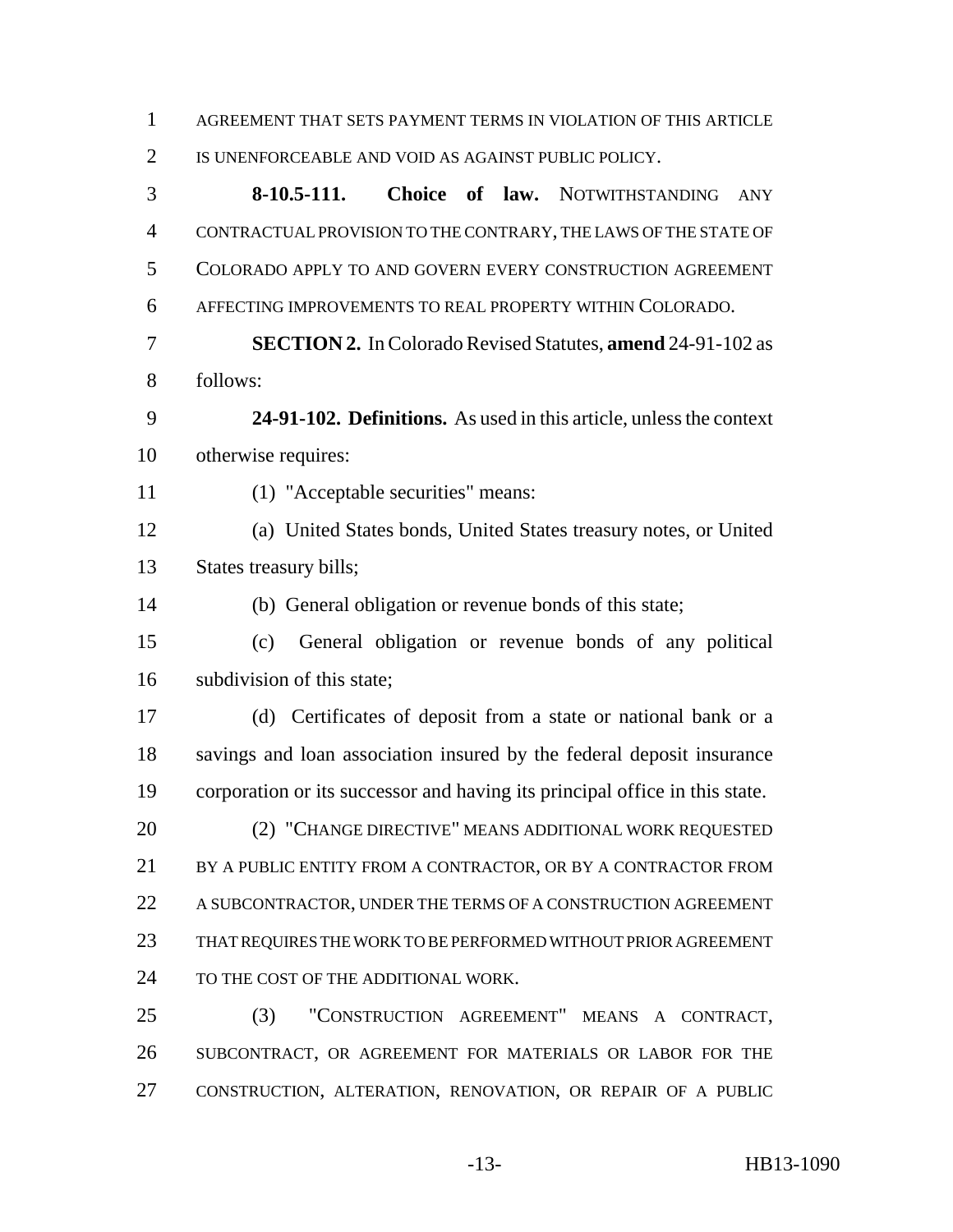ENTITY'S BUILDING, BUILDING SITE, STRUCTURE, HIGHWAY, STREET, ROADWAY, BRIDGE, VIADUCT, WATER OR SEWER SYSTEM, GAS OR OTHER DISTRIBUTION SYSTEM, OR OTHER WORK DEALING WITH CONSTRUCTION. "CONSTRUCTION AGREEMENT" INCLUDES ANY MOVING, DEMOLITION, OR EXCAVATION CONNECTED WITH THE CONSTRUCTION. "CONSTRUCTION AGREEMENT" DOES NOT INCLUDE:

 (a) A CONTRACT, SUBCONTRACT, OR AGREEMENT THAT CONCERNS PROPERTY OWNED OR OPERATED BY A FEDERALLY REGULATED RAILROAD; (b) A REAL PROPERTY LEASE OR RENTAL AGREEMENT BETWEEN A LANDLORD AND A TENANT, EVEN IF A PROVISION OF THE LEASE OR RENTAL AGREEMENT CONCERNS CONSTRUCTION, ALTERATION, IMPROVEMENT, OR 12 MAINTENANCE OF REAL PROPERTY;

 (c) A CONTRACT FOR THE CONSTRUCTION, IMPROVEMENT, ALTERATION, MOVING, OR DEMOLITION OF A SINGLE-FAMILY DWELLING OR MULTI-FAMILY DWELLING WITH NO MORE THAN TWO UNITS; OR

 (d) A CONTRACT BETWEEN A PUBLIC ENTITY AND A CONTRACTOR OF AN AMOUNT LESS THAN ONE HUNDRED THOUSAND DOLLARS.

 (4) "CONSTRUCTION PROJECT" MEANS A PROJECT THAT IS THE SUBJECT OF A CONSTRUCTION AGREEMENT.

 $(2)$  (5) "Contractor" means any person, company, firm, or 21 corporation which is a party to a contract with a public entity to construct, erect, alter, install, or repair any highway, public building, public work, 23 or public improvement, structure, or system A PERSON THAT HAS A DIRECT CONTRACT WITH A PUBLIC ENTITY TO PERFORM WORK UNDER A CONSTRUCTION AGREEMENT.

(6) "DAY" MEANS A CALENDAR DAY.

(7) "MATERIAL SUPPLIER" MEANS A PERSON THAT HAS A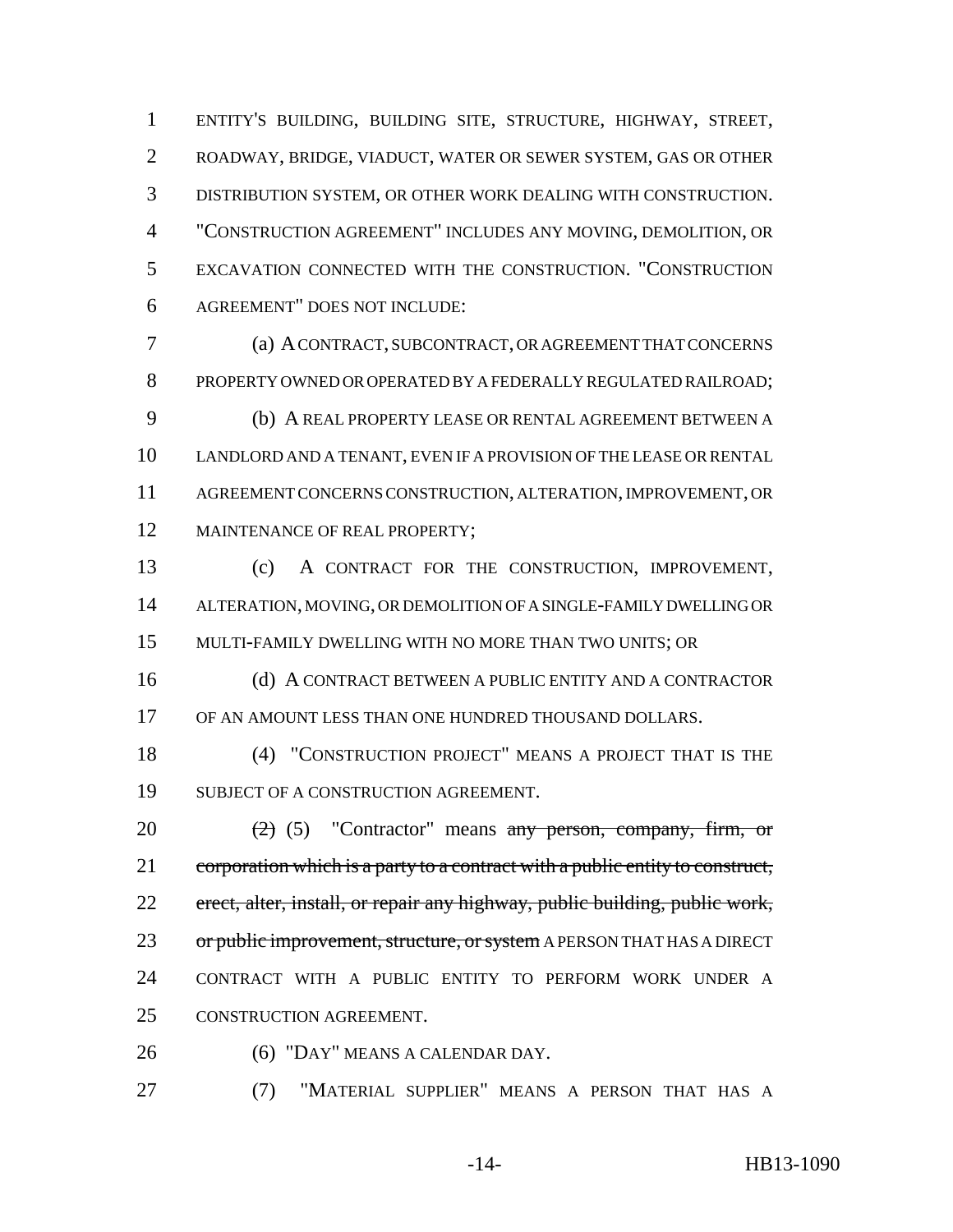CONTRACT WITH A PUBLIC ENTITY, CONTRACTOR, OR SUBCONTRACTOR FOR THE PROVISION OF CONSTRUCTION MATERIALS OR EQUIPMENT ACTUALLY USED TO COMPLETE A CONSTRUCTION AGREEMENT.

 (8) "PROGRESS PAYMENT" MEANS A PAYMENT FOR WORK ACTUALLY PERFORMED UNDER A CONSTRUCTION AGREEMENT BEFORE THE ENTIRE CONTRACTUAL OBLIGATION HAS BEEN MET.

 (9) "PROGRESS PAYMENT INVOICE" MEANS A BILL SUBMITTED BY A CONTRACTOR OR SUBCONTRACTOR FOR WORK COMPLETED IN THE MOST RECENT BILLING CYCLE OR FOR WORK PERFORMED DURING THE PERIOD COVERED BY THE BILL OR A PAYMENT ESTIMATE. "PROGRESS PAYMENT INVOICE" INCLUDES REQUESTS FOR PAYMENT FOR WORK PERFORMED AS A 12 RESULT OF A CHANGE DIRECTIVE.

13  $(3)(10)$  "Public entity" means this state or a county, city, city and county, town, or district, including any political subdivision thereof.

 (11) "RETAINAGE" MEANS A PERCENTAGE WITHHELD FROM ANY PROGRESS PAYMENT TO A CONTRACTOR OR SUBCONTRACTOR UNDER A CONSTRUCTION AGREEMENT.

18 (4) (12) "Subcontractor" means and includes any person, company, firm, or corporation which is a party to a contract with a 20 contractor to construct, erect, alter, install, or repair any highway, public 21 building, public work, or public improvement, structure, or system and 22 which, in connection therewith, furnishes and performs on-site labor with 23 or without furnishing materials A PERSON THAT HAS A DIRECT CONTRACT WITH A CONTRACTOR OR ANOTHER SUBCONTRACTOR TO PERFORM A PORTION OF THE WORK UNDER A CONSTRUCTION AGREEMENT.

26  $(5)$  (13) "Substantial completion" means the date when the construction is sufficiently complete, in accordance with the contract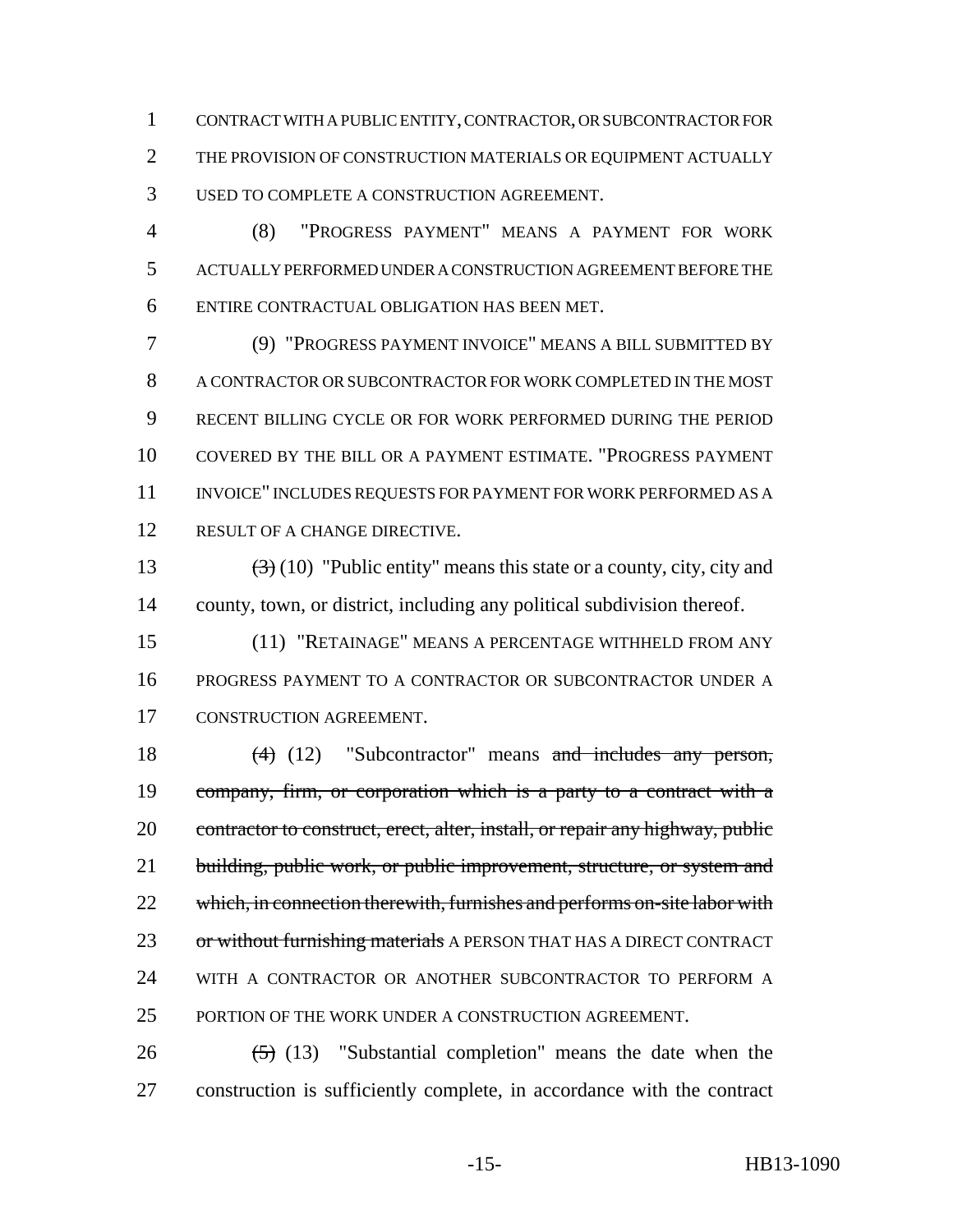documents, as modified by any change orders agreed to by the parties, so 2 that the work or designated portion thereof is available for use by the owner.

 **SECTION 3.** In Colorado Revised Statutes, **amend** 24-91-103 as follows:

 **24-91-103. Public entity - contracts - partial payments.** (1) **Progress payments.** (a) A public entity awarding a contract exceeding one hundred fifty thousand dollars for the construction, alteration, or repair of any highway, public building, public work, or public improvement, structure, or system shall authorize partial payments 11 of the amount due under such contract at the end of each calendar month, 12 or as soon thereafter as practicable, to the contractor, if the contractor is 13 satisfactorily performing the contract. The public entity shall pay at least ninety-five percent of the calculated value of completed work. The withheld percentage of the contract price of any contracted work, improvement, or construction may be retained until the contract is 17 completed satisfactorily and finally accepted by the public entity. IN A CONSTRUCTION AGREEMENT TAKING MORE THAN ONE MONTH TO COMPLETE, THE PUBLIC ENTITY AND CONTRACTOR SHALL INCLUDE A REQUIREMENT THAT REGULAR PROGRESS PAYMENTS BE MADE TO THE CONTRACTOR AND SUBCONTRACTOR BASED UPON A BILLING CYCLE SET FORTH IN THE AGREEMENT. THIS REQUIREMENT DOES NOT APPLY TO A SINGLE-PAYMENT CONTRACT, UNIT-PRICE CONTRACT, OR CONTRACT PAYABLE IN INSTALLMENTS OR ON COMPLETION.

 (b) The public entity shall make a final settlement in accordance 26 with section 38-26-107, C.R.S., within sixty days after the contract is 27 completed satisfactorily and finally accepted by the public entity.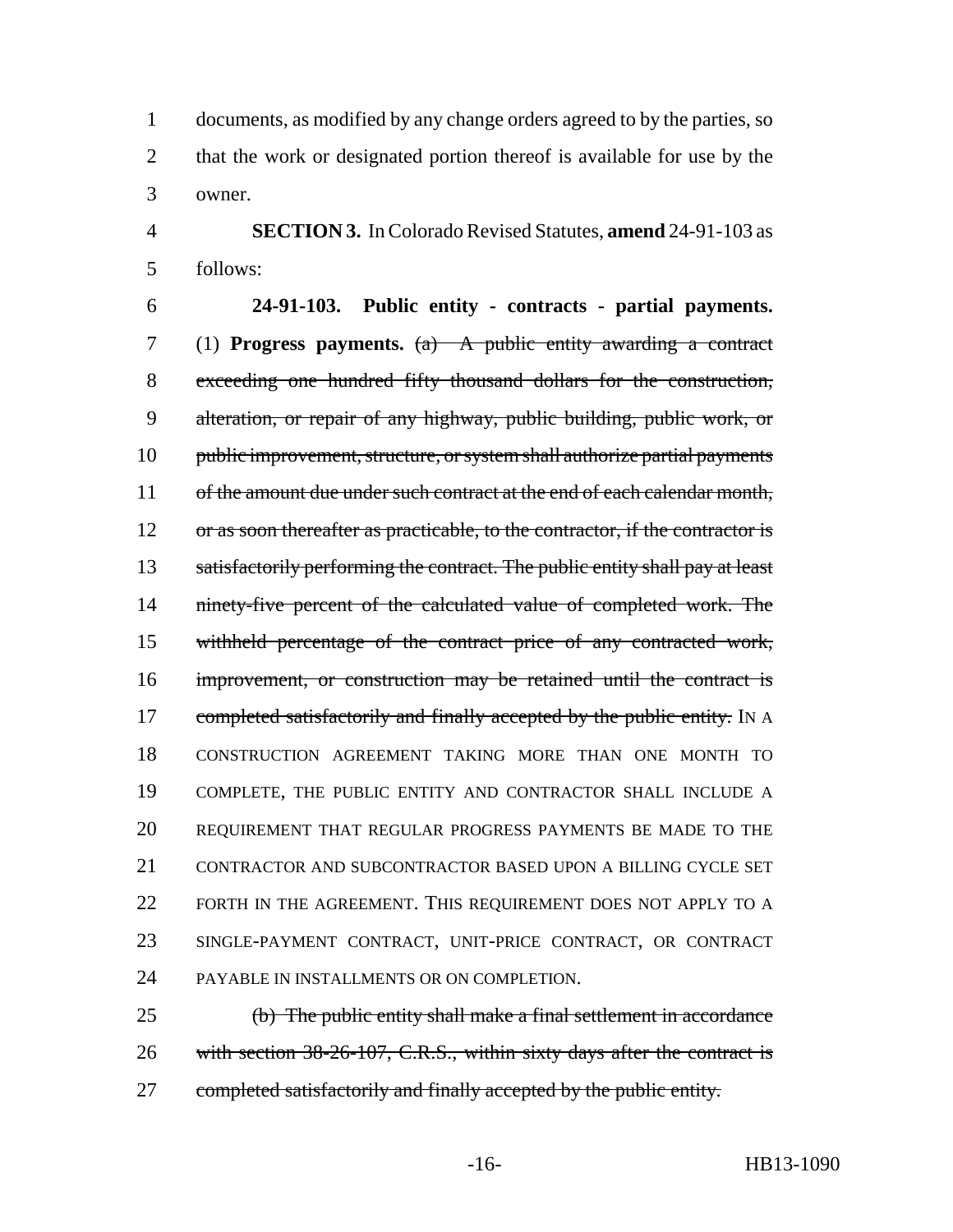(c) If the public entity finds that satisfactory progress is being 2 made in any phase of the contract, it may, upon written request by the contractor, authorize final payment from the withheld percentage to the contractor or subcontractors who have completed their work in a manner finally acceptable to the public entity. Before the payment is made, the public entity shall determine that satisfactory and substantial reasons exist for the payment and shall require written approval from any surety furnishing bonds for the contract work.

9 (2) (a) Whenever a contractor receives payment pursuant to this 10 section, the contractor shall make payments to each of his subcontractors 11 of any amounts actually received which were included in the contractor's 12 request for payment to the public entity for such subcontracts. The 13 contractor shall make such payments within seven calendar days of 14 receipt of payment from the public entity in the same manner as the 15 public entity is required to pay the contractor under this section if the 16 subcontractor is satisfactorily performing under his contract with the 17 contractor. The subcontractor shall pay all suppliers, sub-subcontractors, 18 laborers, and any other persons who provide goods, materials, labor, or 19 equipment to the subcontractor any amounts actually received which were 20 included in the subcontractor's request for payment to the contractor for 21 such persons, in the same manner set forth in this subsection  $(2)$  regarding 22 payments by the contractor to the subcontractor. If the subcontractor fails 23 to make such payments in the required manner, the subcontractor shall 24 pay said suppliers, sub-subcontractors, and laborers interest in the same 25 manner set forth in this subsection (2) regarding payments by the 26 contractor to the subcontractor. At the time the subcontractor submits a 27 request for payment to the contractor, the subcontractor shall also submit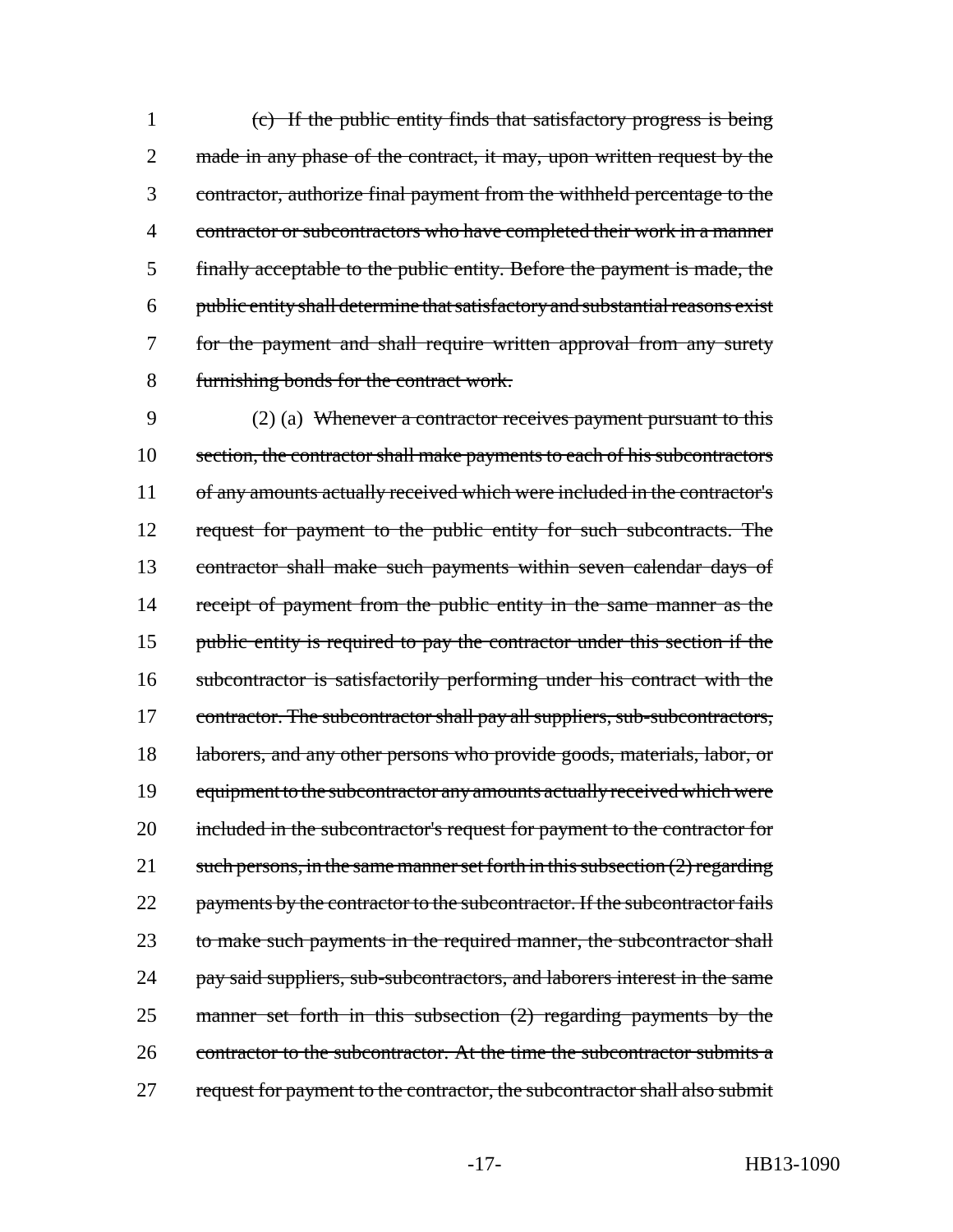1 to the contractor a list of the subcontractor's suppliers, sub-subcontractors, 2 and laborers. The contractor shall be relieved of the requirements of this subsection (2) regarding payment in seven days and interest payment until 4 the subcontractor submits such list. If the contractor fails to make timely payments to the subcontractor as required by this section, the contractor shall pay the subcontractor interest as specified by contract or at the rate of fifteen percent per annum whichever is higher, on the amount of the payment which was not made in a timely manner. The interest shall accrue for the period from the required payment date to the date on which 10 payment is made. Nothing in this subsection (2) shall be construed to 11 affect the retention provisions of any contract. EXCEPT AS PROVIDED IN THIS ARTICLE, A SUBCONTRACTOR SHALL SUBMIT TO THE CONTRACTOR, ON 13 A MONTHLY BASIS, A PROGRESS PAYMENT INVOICE FOR WORK ACTUALLY PERFORMED AND MATERIAL ACTUALLY SUPPLIED DURING THE MOST 15 RECENT BILLING CYCLE. UPON RECEIPT OF A PROGRESS PAYMENT INVOICE AND ALL CONTRACTUALLY REQUIRED DOCUMENTATION FROM THE SUBCONTRACTOR, THE CONTRACTOR SHALL APPROVE OR DISAPPROVE ALL OR A PORTION OF THE PROGRESS PAYMENT INVOICE WITHIN SEVEN DAYS. IN ORDER TO DENY ALL OR A PORTION OF THE PROGRESS PAYMENT, THE CONTRACTOR MUST GIVE THE REASONS FOR ANY DISAPPROVAL TO THE 21 SUBCONTRACTOR IN WRITING. A CONTRACTOR SHALL NOT UNREASONABLY 22 WITHHOLD APPROVAL OF AN INVOICE.

 (b) A CONTRACTOR SHALL SUBMIT TO THE PUBLIC ENTITY OR TO THE PUBLIC ENTITY'S REPRESENTATIVE A PROGRESS PAYMENT INVOICE WITH ALL DOCUMENTATION REQUIRED BY THE CONSTRUCTION AGREEMENT AT THE END OF EACH BILLING CYCLE FOR WORK ACTUALLY PERFORMED AND MATERIAL ACTUALLY SUPPLIED DURING THE MOST RECENT BILLING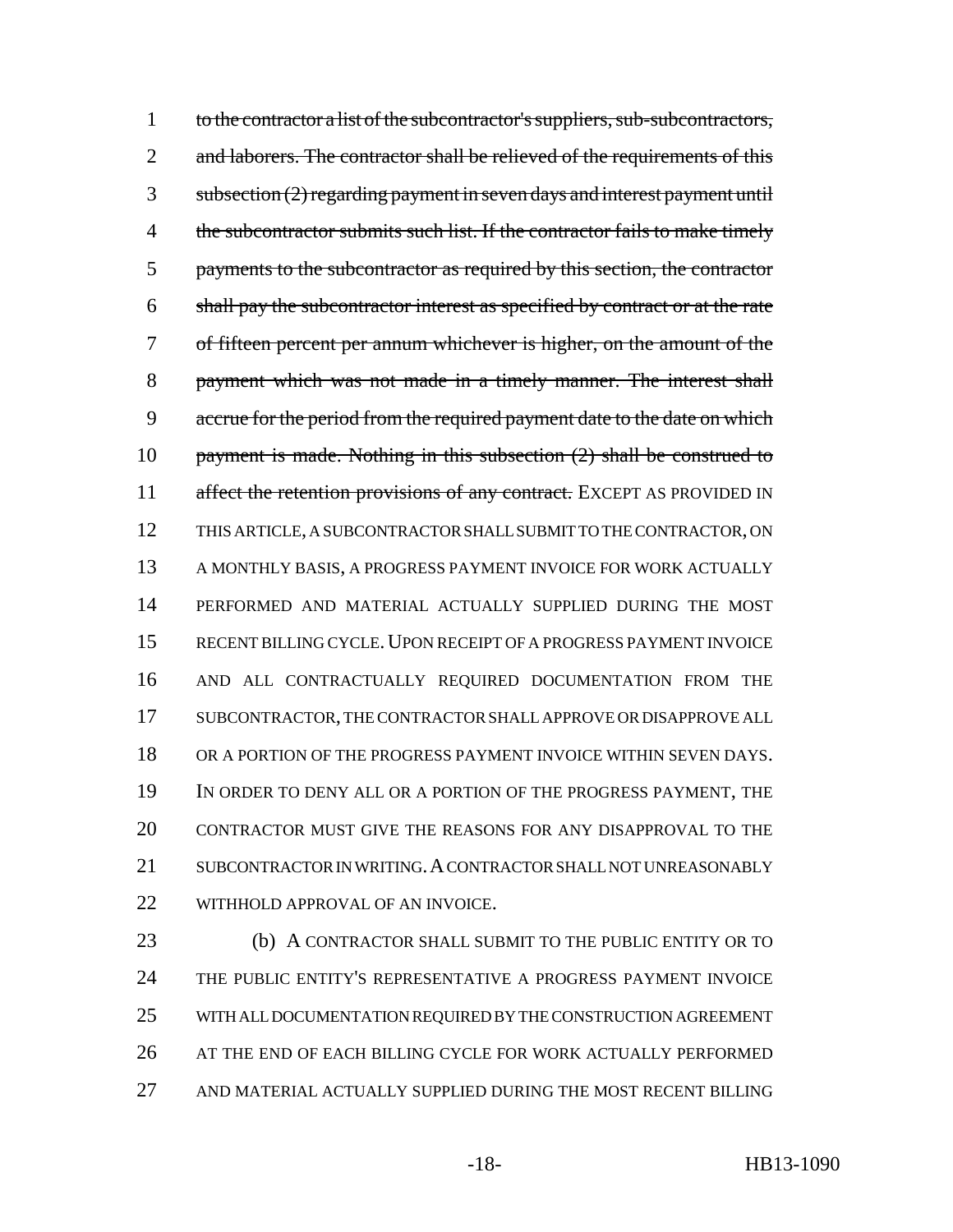CYCLE. UPON RECEIPT OF A PROGRESS PAYMENT INVOICE AND ALL CONTRACTUALLY REQUIRED DOCUMENTATION FROM THE CONTRACTOR, THE PUBLIC ENTITY SHALL APPROVE OR DISAPPROVE ALL OR A PORTION OF THE PROGRESS PAYMENT INVOICE WITHIN SEVEN DAYS.IN ORDER TO DENY ALL OR A PORTION OF THE PROGRESS PAYMENT, THE PUBLIC ENTITY MUST GIVE THE REASONS FOR ANY DISAPPROVAL TO THE CONTRACTOR IN WRITING. A PUBLIC ENTITY SHALL NOT UNREASONABLY WITHHOLD APPROVAL OF AN INVOICE.

 (c) FAILING TO DISAPPROVE OR APPROVING ALL OR PART OF A PROGRESS PAYMENT INVOICE BY A CONTRACTOR OR PUBLIC ENTITY IS NOT: (I) A WAIVER OF ANY CLAIM FOR WORK NOT IN CONFORMANCE

12 WITH THE CONSTRUCTION AGREEMENT; OR

 (II) A WAIVER OF CLAIMS FOR BREACH OF THE CONSTRUCTION AGREEMENT.

 (d) EXCEPT AS AUTHORIZED BY THIS SECTION, A PUBLIC ENTITY SHALL PAY A PROGRESS PAYMENT INVOICE TO THE CONTRACTOR NO LATER THAN:

 (I) TWENTY-FIVE DAYS AFTER RECEIPT OF THE PROGRESS PAYMENT INVOICE BY THE PUBLIC ENTITY OR THE PUBLIC ENTITY'S REPRESENTATIVE 20 IF THE CONTRACTOR USED A SUBCONTRACTOR;

 (II) THIRTY DAYS AFTER RECEIPT OF THE PROGRESS PAYMENT INVOICE BY THE PUBLIC ENTITY OR THE PUBLIC ENTITY'S REPRESENTATIVE 23 IF THE CONTRACTOR DID NOT USE A SUBCONTRACTOR.

 (e) IF A CONTRACTOR RECEIVES A PROGRESS PAYMENT FROM A PUBLIC ENTITY, THE CONTRACTOR SHALL PAY EACH SUBCONTRACTOR ANY AMOUNTS ACTUALLY RECEIVED FOR THE SUBCONTRACTOR'S WORK. THE CONTRACTOR SHALL PAY THE SUBCONTRACTORS WITHIN THE THIRTY-DAY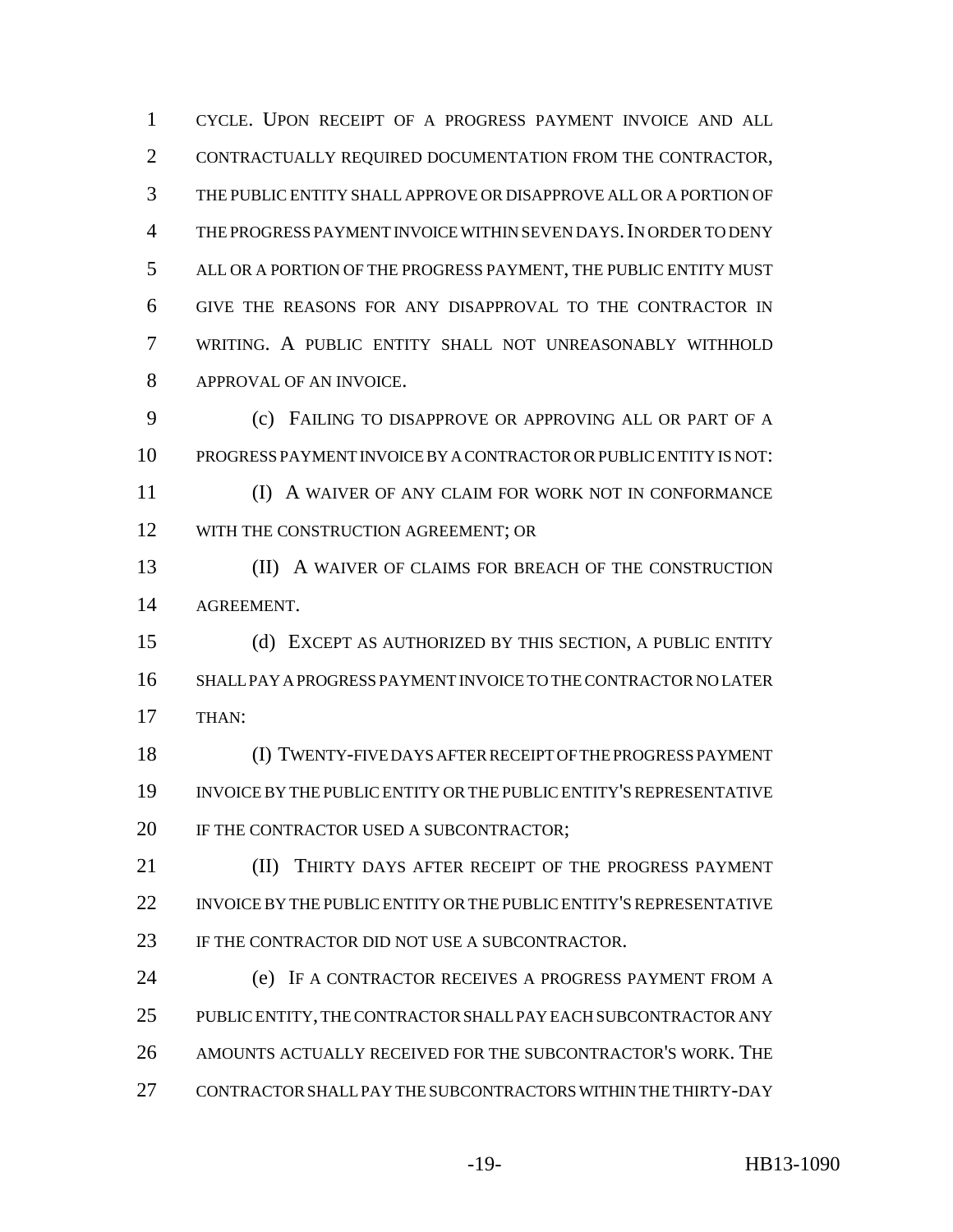BILLING CYCLE OR WITHIN FIVE DAYS AFTER RECEIPT OF THE PROGRESS PAYMENT FROM THE PUBLIC ENTITY FOR THE WORK, WHICHEVER OCCURS FIRST.

 (f) IF A PUBLIC ENTITY DOES NOT PAY THE APPROVED PORTION OF THE PROGRESS PAYMENT TO A CONTRACTOR WHEN DUE, THE PUBLIC ENTITY SHALL PAY THE CONTRACTOR INTEREST ON THE UNPAID AMOUNT FROM THE DATE THE PAYMENT WAS DUE AT THE GREATER OF THE RATE OF TWELVE PERCENT PER ANNUM OR THE RATE SPECIFIED IN THE CONSTRUCTION AGREEMENT.THE CONTRACTOR SHALL PAY THE INTEREST RECEIVED TO EACH SUBCONTRACTOR OR MATERIAL SUPPLIER FOR THE PORTION OF THE PROGRESS PAYMENT PAID FOR THE SUBCONTRACTOR'S WORK.

 (g) IF A CONTRACTOR WHO RECEIVED A PROGRESS PAYMENT FROM A PUBLIC ENTITY FAILS TO MAKE PAYMENTS REQUIRED BY THIS ARTICLE TO A SUBCONTRACTOR, THE CONTRACTOR SHALL PAY THE SUBCONTRACTOR INTEREST ON THE UNPAID AMOUNT FROM THE DATE THE PAYMENT WAS DUE AT THE GREATER OF THE RATE OF TWELVE PERCENT PER ANNUM OR THE RATE SPECIFIED IN THE CONSTRUCTION AGREEMENT. (h) NOTHING IN THIS ARTICLE PROHIBITS A PUBLIC ENTITY, CONTRACTOR, SUBCONTRACTOR, OR MATERIAL SUPPLIER FROM

 EXCLUDING, DEDUCTING, OR OFFSETTING FROM PAYMENT AMOUNTS 22 PERMITTED BY THE CONSTRUCTION AGREEMENT OR BY LAW.

 (i) THE PERSON EXCLUDING, DEDUCTING, OR OFFSETTING AMOUNTS FROM THE PAYMENT SHALL PROVIDE THE PARTY REQUESTING PAYMENT WITH WRITTEN NOTICE OF THE REASONS FOR THE EXCLUSION, DEDUCTION, OR OFFSET AND SHALL AFFORD THE PARTY A REASONABLE TIME OR THE TIME PERMITTED BY THE CONSTRUCTION AGREEMENT TO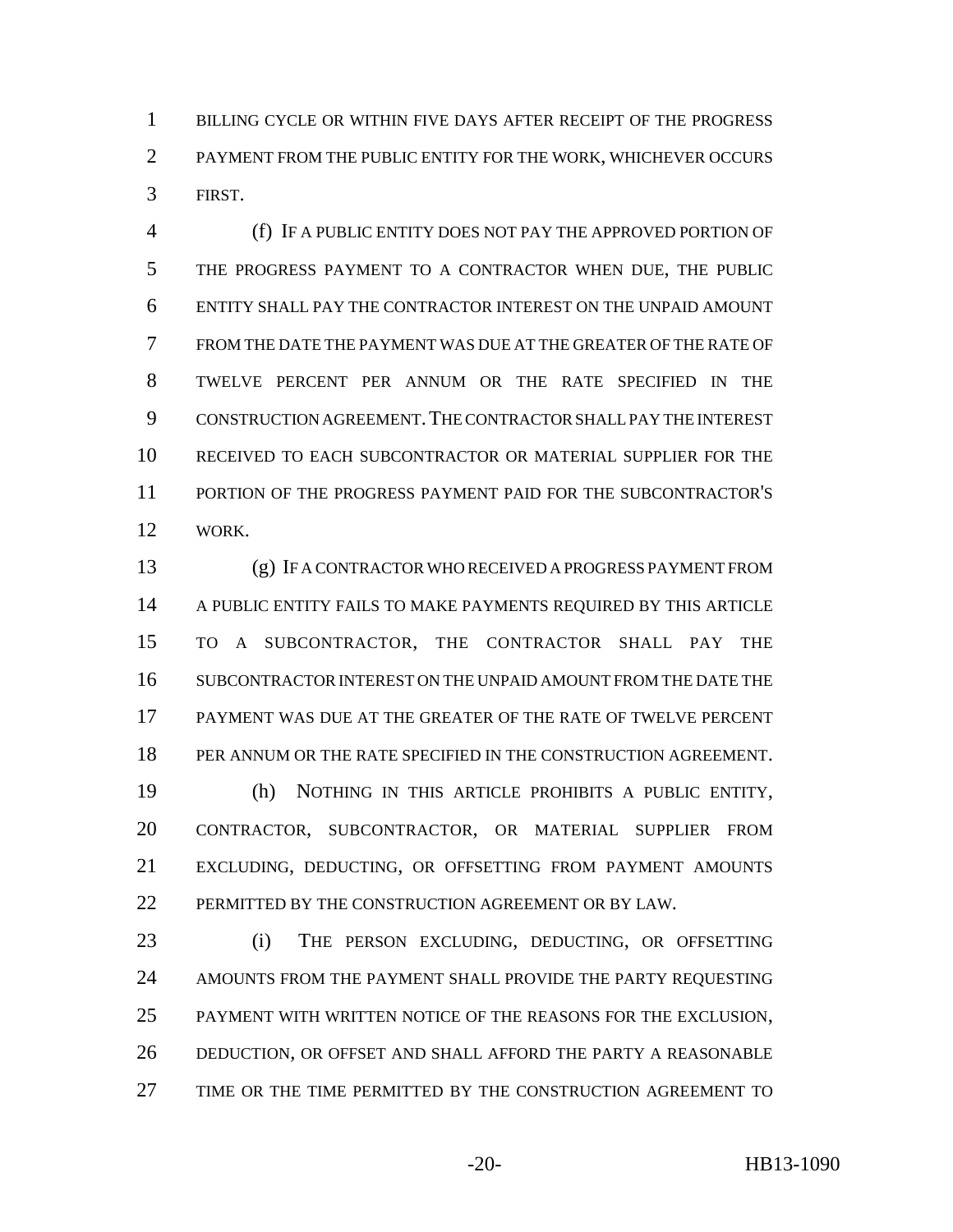CURE THE DEFAULT.

 (3) **Extended progress payment time.** (Deleted by amendment, L. 2011, (HB 11-1115), ch. 211, p. 912, § 2, effective August 10, 2011.) A PUBLIC ENTITY MAY MAKE PROGRESS PAYMENTS TO A CONTRACTOR MORE THAN TWENTY-FIVE DAYS, BUT NO MORE THAN SIXTY DAYS, AFTER RECEIPT OF A PROGRESS PAYMENT INVOICE IF:

 (a) THE CONSTRUCTION AGREEMENT ON ITS FACE SPECIFICALLY PROVIDES, IN AT LEAST FOURTEEN-POINT, BOLD-FACED TYPE, FOR A LATER PAYMENT DATE DEFINED BY A SPECIFIED NUMBER OF DAYS AFTER RECEIPT OF A PROGRESS PAYMENT INVOICE; AND

**III** THE FOLLOWING NOTICE, OR A SUBSTANTIALLY SIMILAR 12 NOTICE, SPECIFYING THE NUMBER OF DAYS FOR PAYMENT APPEARS IN AT LEAST FOURTEEN-POINT, BOLD-FACED TYPE, ON EACH PAGE OF EACH SET OF PLANS FOR THE CONSTRUCTION PROJECT, INCLUDING BID PLANS AND CONTRACT PLANS; EACH PAGE OF THE CONSTRUCTION PROJECT'S SPECIFICATIONS; AND THE COVER SHEET OF EACH BID PROPOSAL OR REQUEST FOR PROPOSAL:

 **NOTICE OF EXTENDED PAYMENT PROVISION: THIS CONTRACT ALLOWS THE PUBLIC ENTITY TO MAKE PAYMENT TO THE GENERAL CONTRACTOR WITHIN ( ) DAYS AFTER RECEIPT OF A PROGRESS PAYMENT INVOICE FROM THE CONTRACTOR TO THE PUBLIC ENTITY.**

 (4) **Retainage.** (a) SUBJECT TO PARAGRAPH (b) OF THIS SUBSECTION (4), A CONSTRUCTION AGREEMENT MAY PROVIDE FOR RETAINAGE.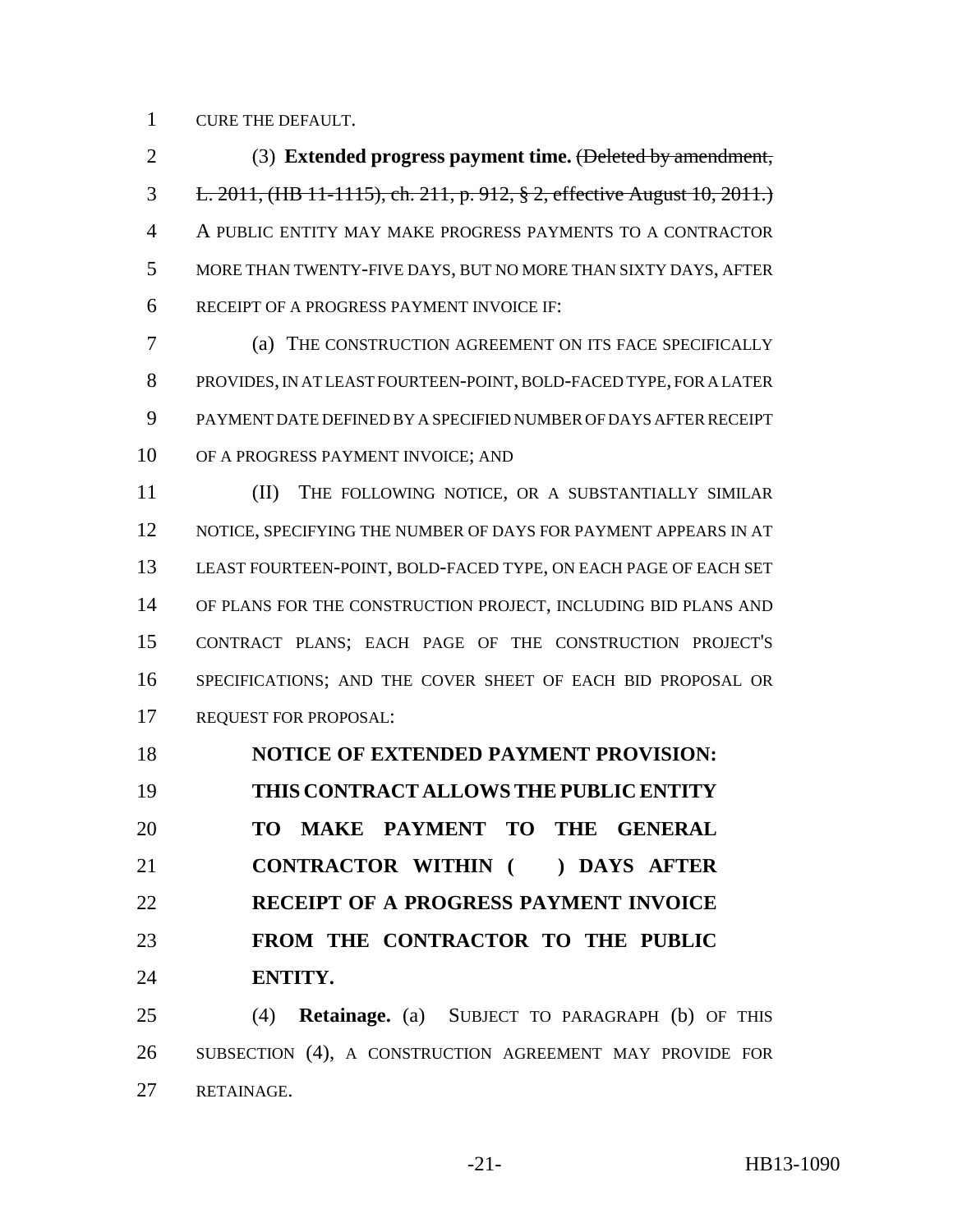(b) (I) A PUBLIC ENTITY SHALL PAY TO THE CONTRACTOR AT LEAST NINETY-FIVE PERCENT OF THE VALUE OF COMPLETED WORK ON EACH PROGRESS PAYMENT INVOICE REQUIRED BY THE CONSTRUCTION AGREEMENT.

 (II) A CONTRACTOR SHALL PAY TO EACH SUBCONTRACTOR AT LEAST NINETY-FIVE PERCENT OF THE VALUE OF COMPLETED WORK ON EACH PROGRESS PAYMENT INVOICE REQUIRED BY THE CONSTRUCTION AGREEMENT.

 (c) IF THE WORK OF A SUBCONTRACTOR UNDER A CONSTRUCTION AGREEMENT HAS BEEN COMPLETED BEFORE SUBSTANTIAL COMPLETION OF THE ENTIRE CONSTRUCTION PROJECT, THE SUBCONTRACTOR MAY APPLY FOR PAYMENT OF RETAINAGE PRIOR TO SUBSTANTIAL COMPLETION OF THE ENTIRE CONSTRUCTION PROJECT. IF THE SUBCONTRACTOR APPLIES FOR PAYMENT OF RETAINAGE, THE PUBLIC ENTITY SHALL SEEK WRITTEN APPROVAL FROM ANY SURETY FURNISHING A BOND FOR THE CONTRACT WORK. UPON OBTAINING THE APPROVAL, THE PUBLIC ENTITY SHALL RELEASE THE RETAINAGE TO THE CONTRACTOR WITHIN NINETY DAYS AFTER THE SUBCONTRACTOR COMPLIES WITH THE FOLLOWING:

 (I) ALL WORK BY THE SUBCONTRACTOR IS COMPLETE AND IN SUBSTANTIAL COMPLIANCE WITH THE SUBCONTRACT DOCUMENTS AND THE 21 CONSTRUCTION AGREEMENT:

**III)** THE SUBCONTRACTOR HAS PROVIDED THE CONTRACTOR AND THE PUBLIC ENTITY WITH CONDITIONAL PAYMENT LIEN WAIVERS AND RELEASES FROM ANY SUB-SUBCONTRACTOR, VENDOR, OR MATERIAL SUPPLIER FOR THE WORK PERFORMED BY THE SUBCONTRACTOR, TOGETHER WITH ALL DOCUMENTS, INSTRUCTIONS, WARRANTIES, AND OTHER ITEMS 27 REQUIRED BY THE CONSTRUCTION AGREEMENT; AND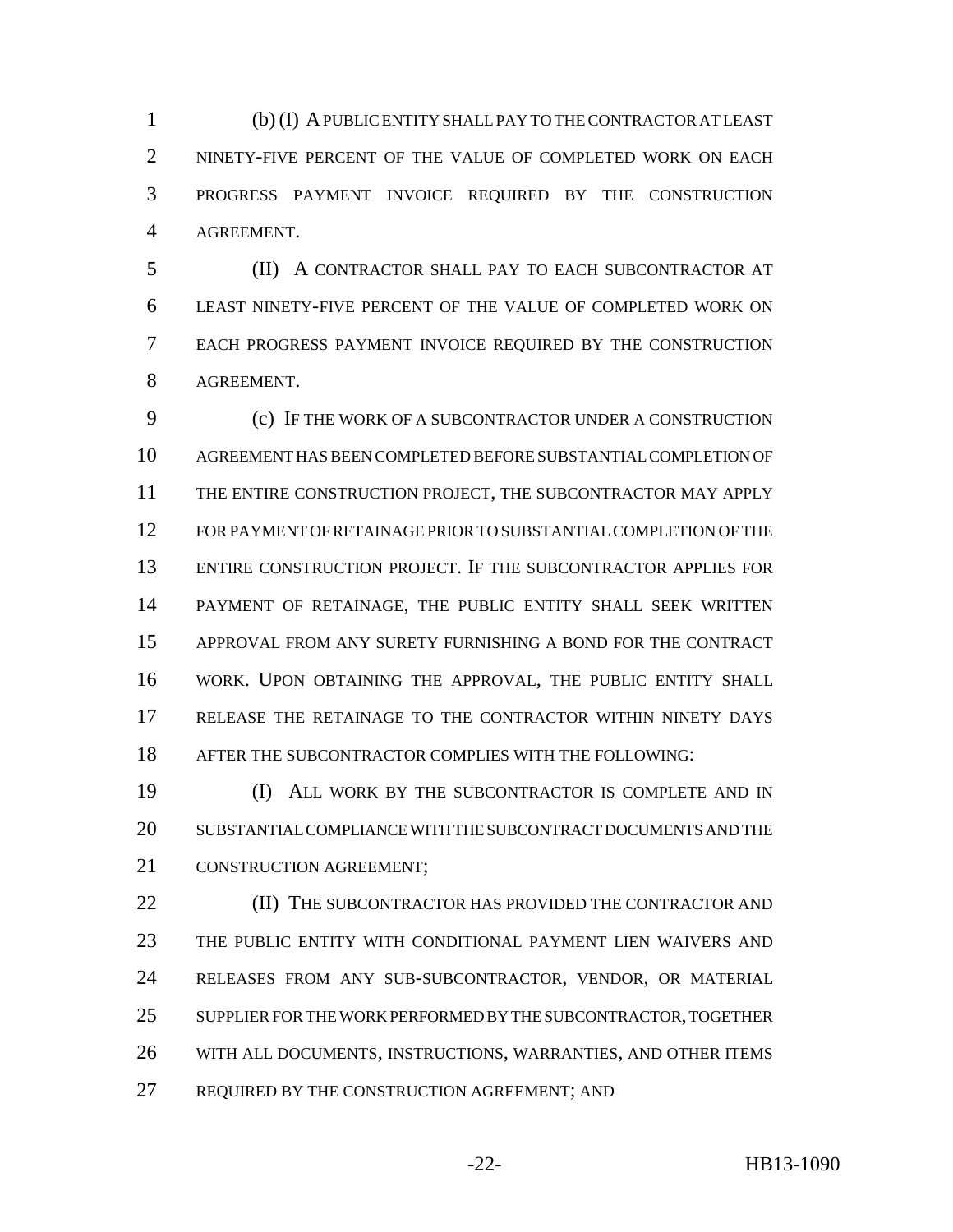(III) THE WORK OF THE SUBCONTRACTOR HAS BEEN APPROVED 2 AND ACCEPTED BY THE PUBLIC ENTITY AND ANY OTHER PUBLIC ENTITY WHOSE ACCEPTANCE OR APPROVAL OF THE WORK IS REQUIRED UNDER THE CONSTRUCTION AGREEMENT OR BY LAW.

 (d) THE RELEASE OF RETAINAGE TO A CONTRACTOR OR SUBCONTRACTOR IS NOT A WAIVER OR RELEASE OF ANY CLAIMS FOR DAMAGES OR LOSS DUE TO ANY LATER-DISCOVERED INCOMPLETE WORK OR DEFECT IN THE CONTRACTOR'S OR SUBCONTRACTOR'S WORK.

 (e) WITHIN SEVEN DAYS AFTER RECEIPT OF THE RETAINAGE, THE CONTRACTOR SHALL PAY THE SUBCONTRACTOR THE RETAINAGE PAID BY THE PUBLIC ENTITY AND ANY INTEREST THEREON FOR WORK COMPLETED 12 BY THE SUBCONTRACTOR.

 (5) **Final settlement.** THE PUBLIC ENTITY SHALL MAKE A FINAL SETTLEMENT IN ACCORDANCE WITH SECTION 38-26-107, C.R.S., WITHIN SIXTY DAYS AFTER THE CONTRACT IS COMPLETED SATISFACTORILY AND FINALLY ACCEPTED BY THE PUBLIC ENTITY.

 **SECTION 4.** In Colorado Revised Statutes, **add** 24-91-103.7, 24-91-103.8, and 24-91-103.9 as follows:

 **24-91-103.7. Change directives.** (1) UNTIL A WRITTEN AGREEMENT IS REACHED ON THE COST OF A CHANGE DIRECTIVE, A PUBLIC ENTITY OR CONTRACTOR SHALL PAY A CONTRACTOR OR SUBCONTRACTOR MONTHLY FOR ANY COMPLETED ADDITIONAL WORK REQUESTED BY A CHANGE DIRECTIVE AT THE ACTUAL COST LESS RETAINAGE.

 (2) IF THE PARTIES TO THE CHANGE DIRECTIVE HAVE NOT REACHED A WRITTEN AGREEMENT AS TO ITS COST WITHIN TWO MONTHS AFTER THE COMMENCEMENT OF THE ADDITIONAL WORK AND THE PUBLIC ENTITY OR CONTRACTOR DIRECTING THE ADDITIONAL WORK HAS NOT TERMINATED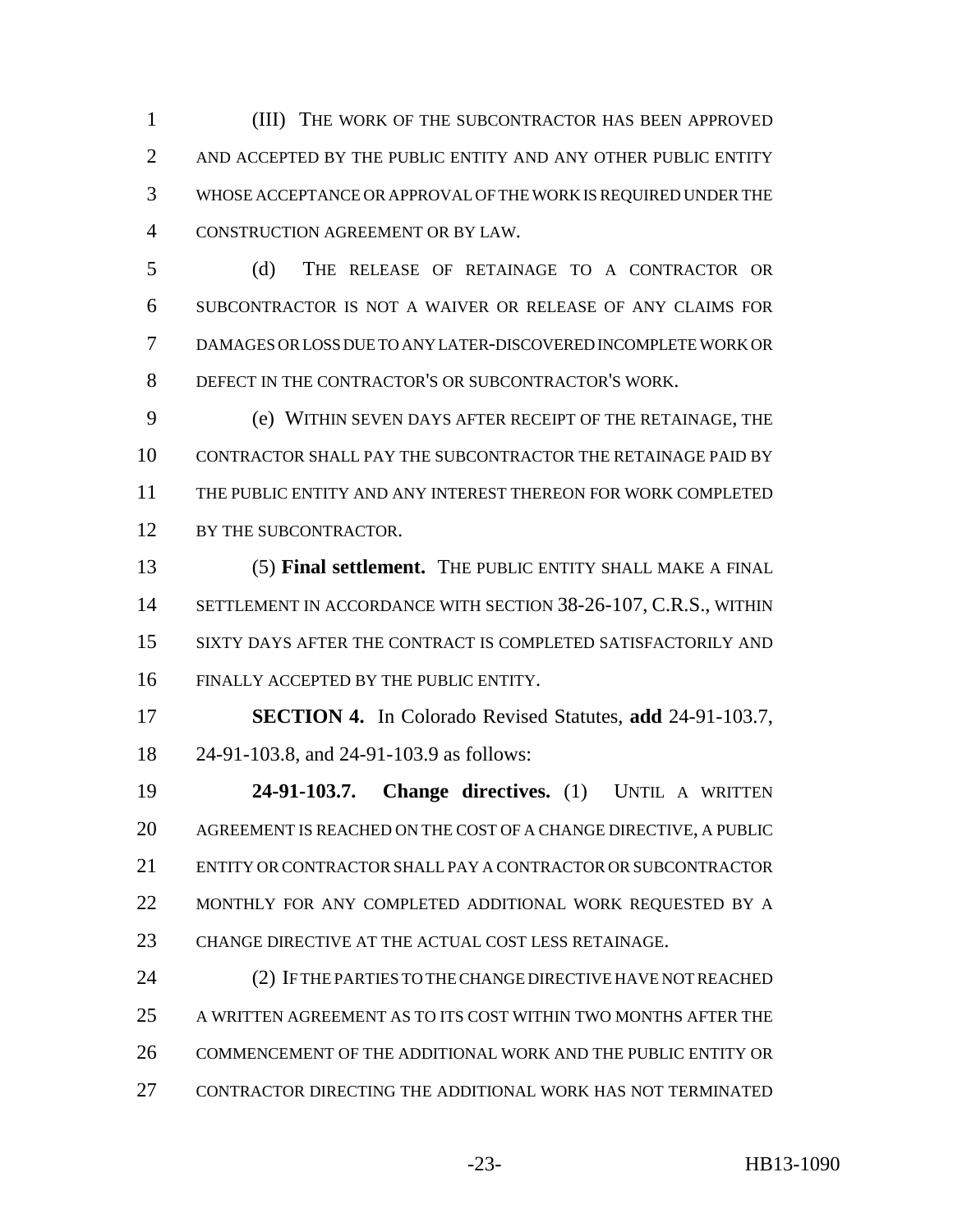PERFORMANCE OF THE ADDITIONAL WORK, THE PARTY PERFORMING THE ADDITIONAL WORK MAY EITHER:

 (a) BILL MONTHLY FOR THE COST OF THE ADDITIONAL WORK PREVIOUSLY PERFORMED PLUS OVERHEAD AT TEN PERCENT AND PROFIT AT FIVE PERCENT, AND THE PERSON DIRECTING THE WORK SHALL PAY THE INVOICE; OR

 (b) AT LEAST SEVEN DAYS AFTER PROVIDING WRITTEN NOTICE TO THE PUBLIC ENTITY AND CONTRACTOR, CEASE PERFORMING THE ADDITIONAL WORK UNTIL A WRITTEN AGREEMENT IS REACHED WITHOUT CAUSING A BREACH OF THE CONSTRUCTION AGREEMENT.

 (3) THIS SECTION DOES NOT PROHIBIT THE PUBLIC ENTITY OR CONTRACTOR ISSUING A CHANGE DIRECTIVE FROM ORDERING OR REQUIRING THE CESSATION OF THE ADDITIONAL WORK PRIOR TO REACHING A WRITTEN AGREEMENT ON THE COST, BUT THE PUBLIC ENTITY OR CONTRACTOR SHALL PAY FOR THE ACTUAL COST OF THE COMPLETED WORK PLUS OVERHEAD AT TEN PERCENT AND PROFIT AT FIVE PERCENT.

 **24-91-103.8. Suspension of performance.** (1) A CONTRACTOR OR SUBCONTRACTOR MAY SUSPEND PERFORMANCE WITHOUT BREACHING A CONSTRUCTION AGREEMENT FOR FAILURE BY THE PUBLIC ENTITY OR CONTRACTOR TO MAKE TIMELY PAYMENT OF THE APPROVED PORTION OF A PROGRESS PAYMENT INVOICE. A CONTRACTOR OR SUBCONTRACTOR SHALL PROVIDE WRITTEN NOTICE TO THE PUBLIC ENTITY OR CONTRACTOR AT LEAST FIFTEEN DAYS BEFORE THE CONTRACTOR'S OR SUBCONTRACTOR'S INTENDED SUSPENSION UNLESS THE CONSTRUCTION AGREEMENT GRANTS A SHORTER NOTICE PERIOD.

 (2) AFTER SUSPENDING PERFORMANCE, THE CONTRACTOR OR SUBCONTRACTOR SHALL RESUME WORK WITHIN THIRTY DAYS AFTER